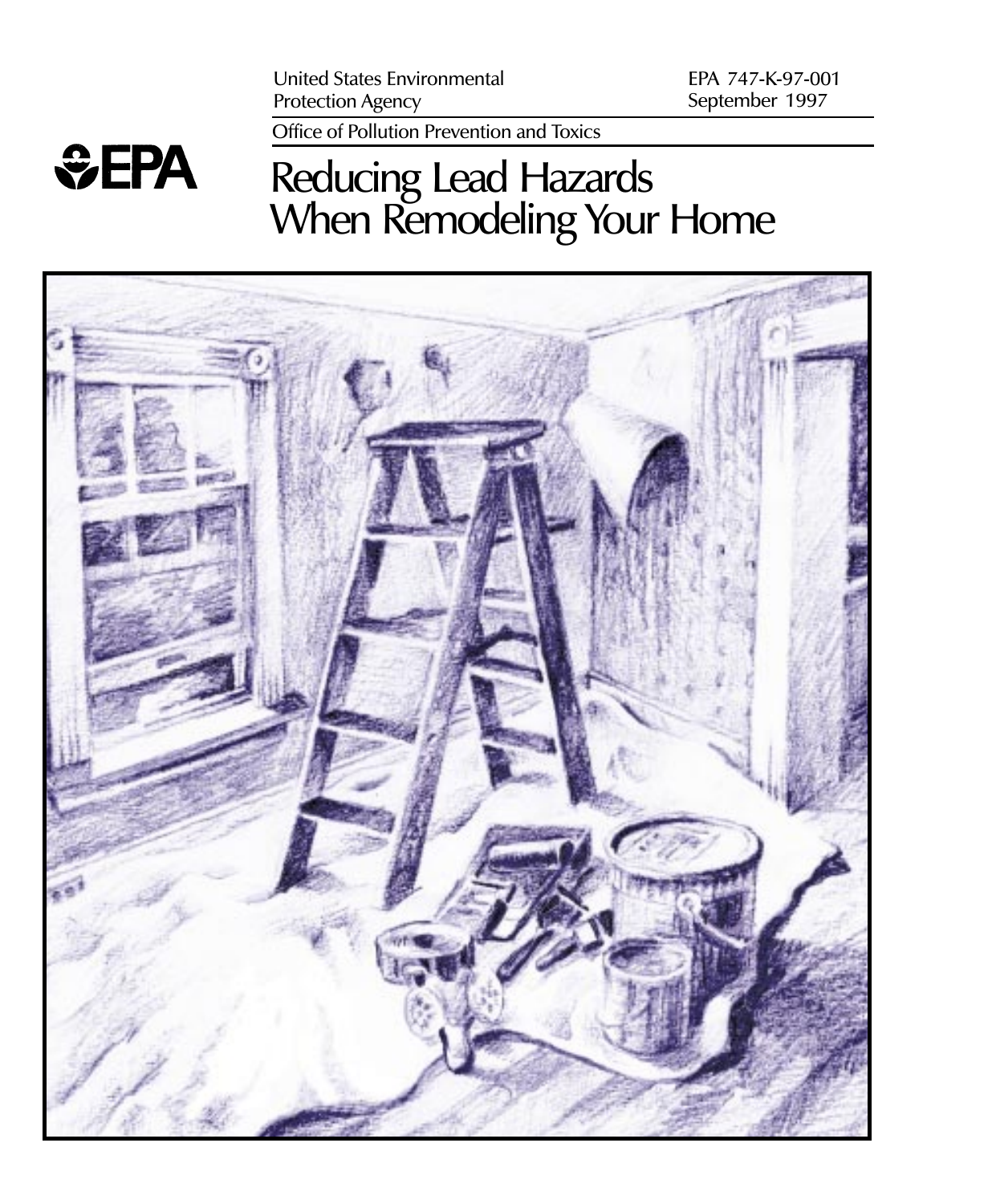#### he U.S. Environmental Protection

Agency is concerned about homeowners and building professionals who may be exposed to lead as a result of remodeling or renovation projects.

The purpose of this pamphlet is to help reduce lead exposure when conducting home renovation and remodeling activities. This pamphlet will be updated as new information about lead hazard reduction becomes available.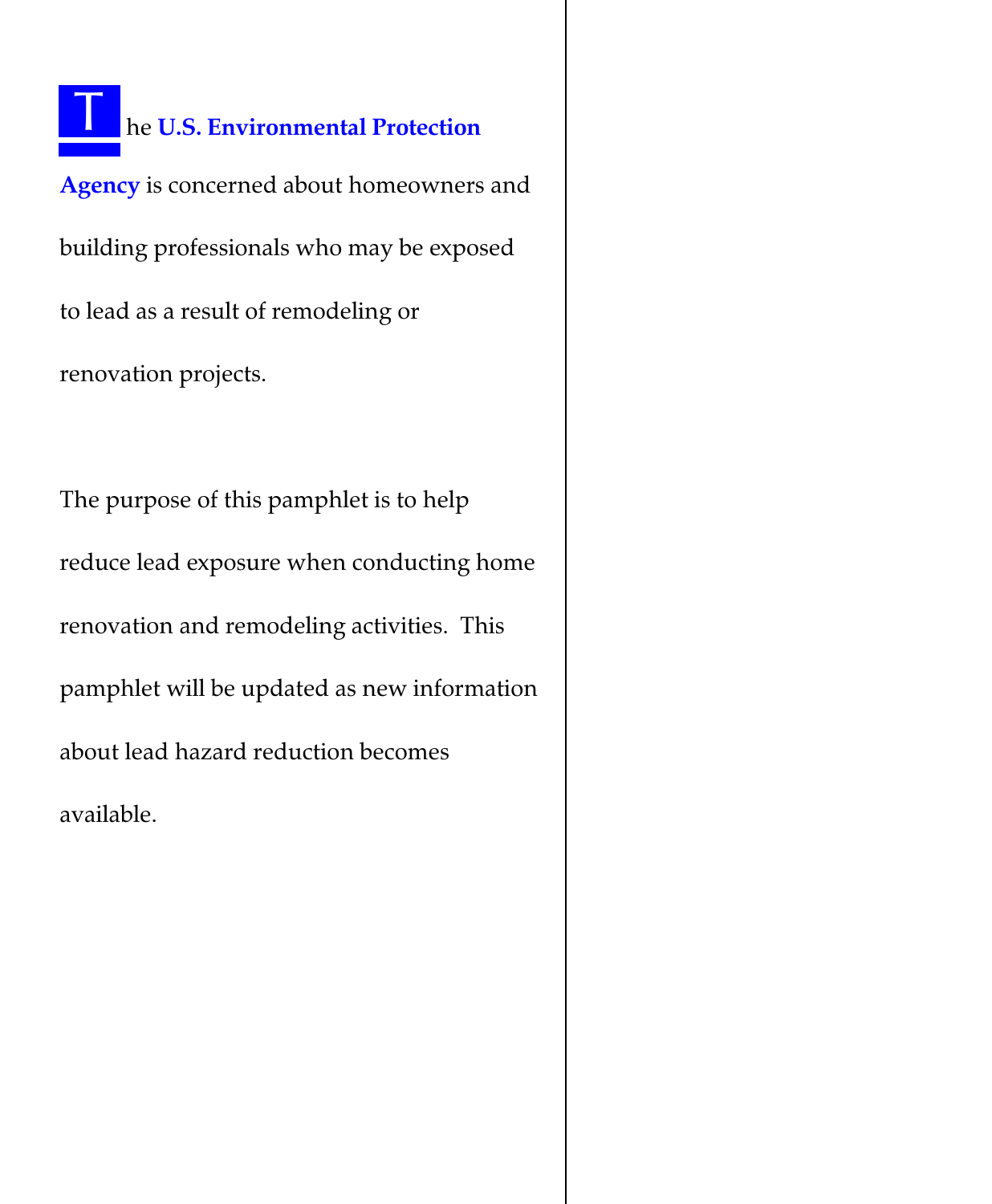## **Table of Contents**

| Who should read this pamphlet                 |                |
|-----------------------------------------------|----------------|
| Lead hazards                                  | $\overline{2}$ |
| Will the job create lead hazards?             | 3              |
| Useful equipment and where to get it          | 4              |
| Safe work practices                           | 6              |
| Setting up to work inside                     | 7              |
| Setting up to work outside                    | 8              |
| Carpet removal                                | 10             |
| <b>HVAC</b> duct work                         | 11             |
| Minor repairs                                 | 12             |
| Plumbing work                                 | 13             |
| Paint removal and floor refinishing           | 14             |
| Preparing surfaces for new paint or wallpaper |                |
| Removal of large structures                   | 16             |
| Window work                                   | 17             |
| Cleaning up lead waste                        | 18             |
| <b>Smart Remodeling Checklist</b>             | 21             |
| Helpful contacts                              | 22             |
| <b>State Lead Program Contacts</b>            |                |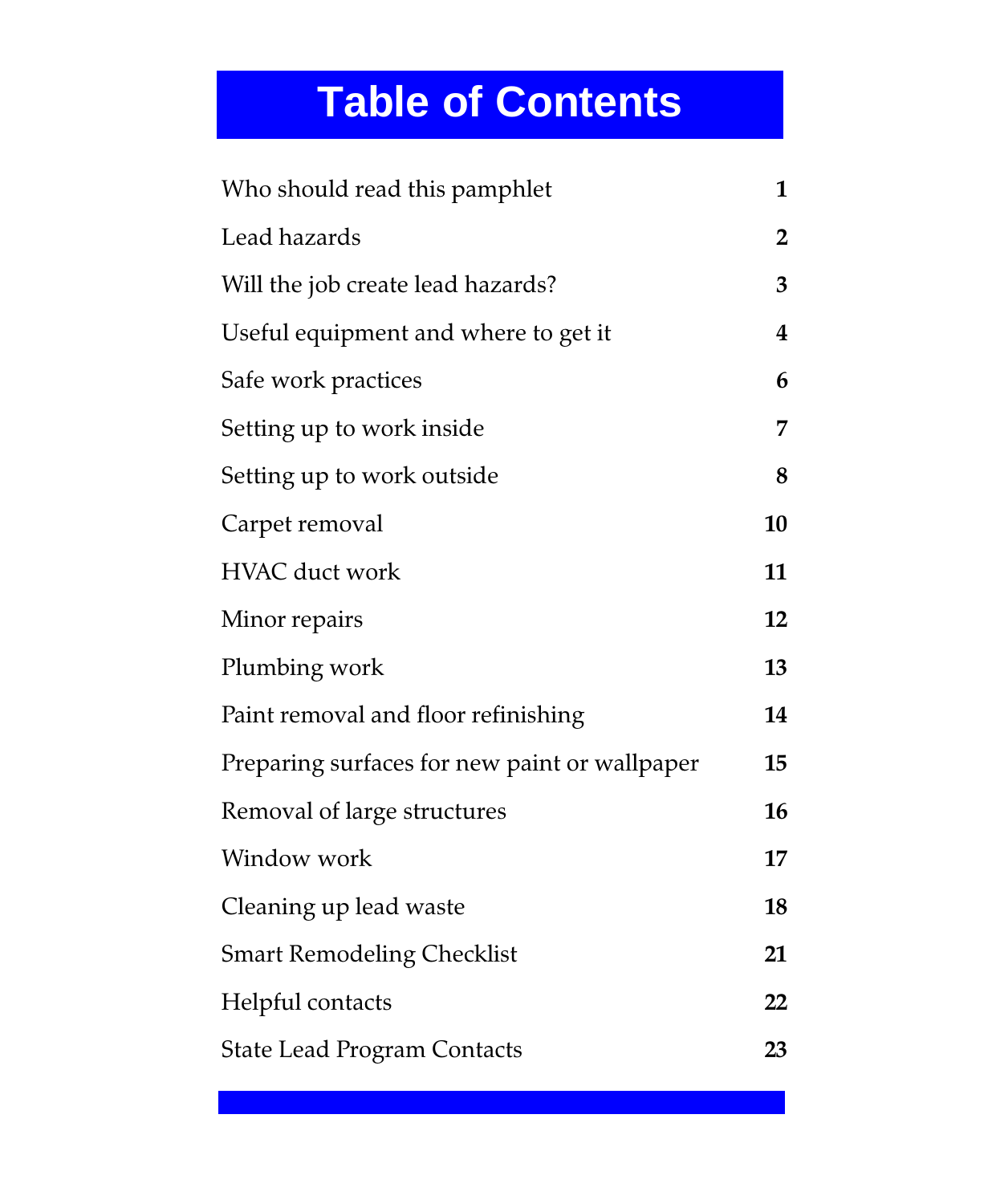## **Who should read this pamphlet**

This pamphlet is for anyone involved in a home improvement project-whether you are actually doing the work yourself or overseeing the work of renovation and remodeling professionals. Using the described practices will help keep lead dust levels lower during the project and protect homeowners and children. They also will reduce the amount of lead dust inhaled and show how to clean up lead dust once the project is completed.

This pamphlet can help homeowners and contractors do remodeling or renovation work safely. It will alert you to the hazards involved in handling lead-based painted surfaces and will provide useful methods you can use to reduce or eliminate exposures to lead. If you are uncertain how to properly perform any of these methods or where to be properly fitted for a respirator, you may want to call on a trained contractor or call your State lead program contact (see page 23).

This pamphlet is not intended for use as a guide for lead-based paint abatement procedures. Unlike remodeling and renovation activities, "abatement" is a process used only to address lead-based paint hazards. EPA has promulgated regulations for certification and training of professionals engaged in lead abatement. You should check with your State lead program contact (refer to page 23) for further information on these regulations.

EPA has proposed a rule requiring renovation and remodeling contractors to provide the EPA pamphlet, Protect Your Family From Lead in Your Home, to homeowners and occupants of most pre-1978 homes before they begin work. You should call the National Lead Information Clearinghouse (800-424-LEAD) to get further information on the availability of the pamphlet.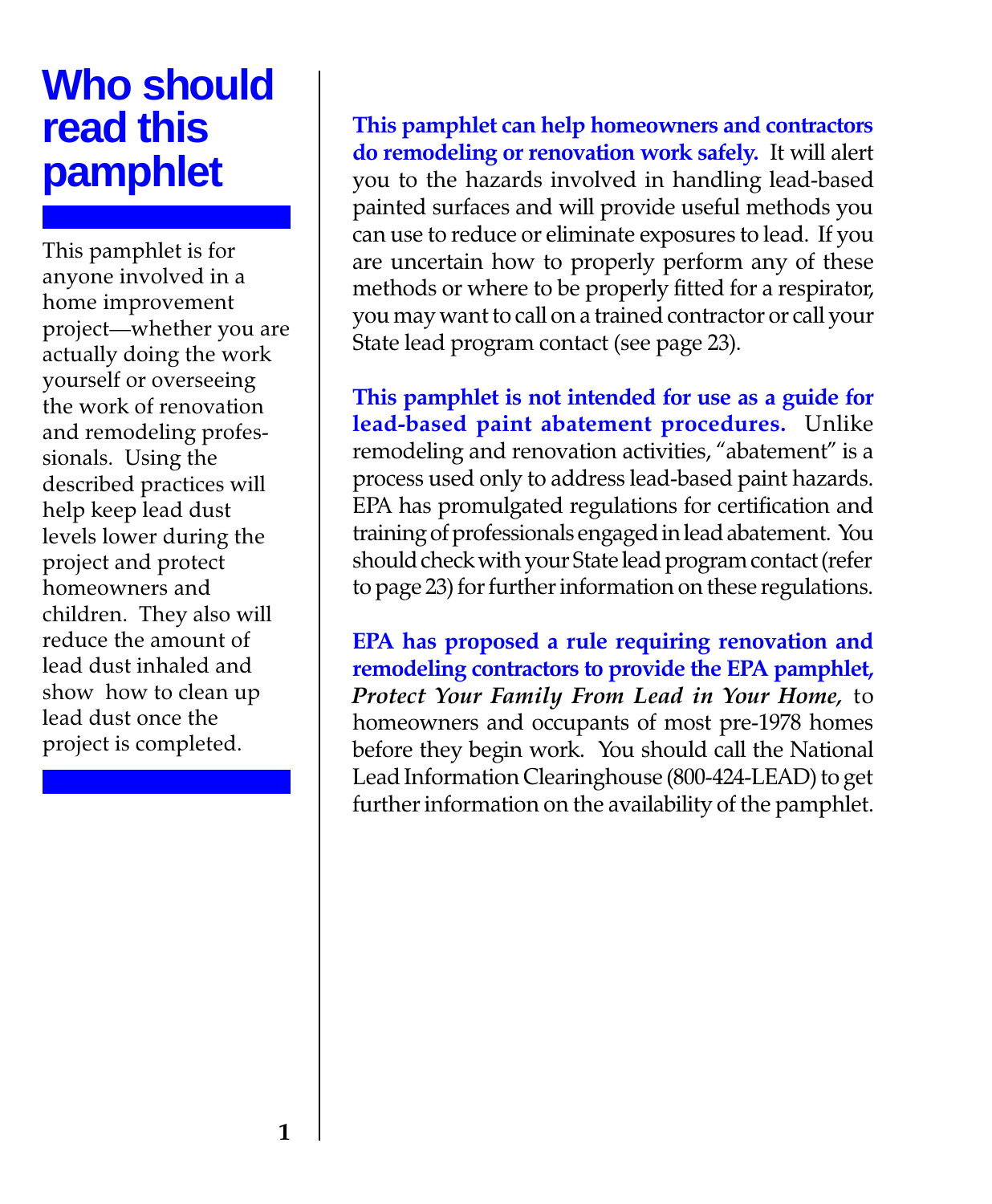Lead-based paint is poisonous. The smallest lead dust particles cannot be seen but they can get into the body. The dust and chips from lead-based paint are dangerous when swallowed or inhaled, especially to small children and pregnant women. Lead can affect children's developing nervous systems, causing reduced IQ and learning disabilities. In adults, high lead levels can cause high blood pressure, headaches, digestive problems, memory and concentration problems, kidney damage, mood changes, nerve disorders, sleep disturbances, and muscle or joint pain. A single, very high exposure to lead can cause lead poisoning. Lead can also affect the ability of both women and men to have healthy children.

A home built in or after 1978 should not contain leadbased paint since lead-based paint was banned for use in residences in 1978; however, a home built before 1978 is likely to have surfaces painted with lead-based **paint.** If you work on these painted surfaces, you can be exposed to lead. Even if the lead-based paint has been covered with new paint or another covering, cracked or chipped painted surfaces can expose the leadbased paint, possibly creating a lead hazard. Drysanding, scraping, brushing, or blasting lead-based paint can produce dust and paint chips. Burning lead-based

#### **Lead hazards**

#### Is my family okay?

Renovation and remodeling activities can make a lot of dust that contains lead in and around your home. If you are concerned that your family has been exposed to lead-based paint, call your doctor or local health department to arrange for a blood test.

paint with open flame torches to make it easier to strip is especially dangerous. The fumes from the hot paint contain lead and volatile chemicals that are poisonous when inhaled.

Be concerned if your home was built before 1978. It may have lead-based hazards.

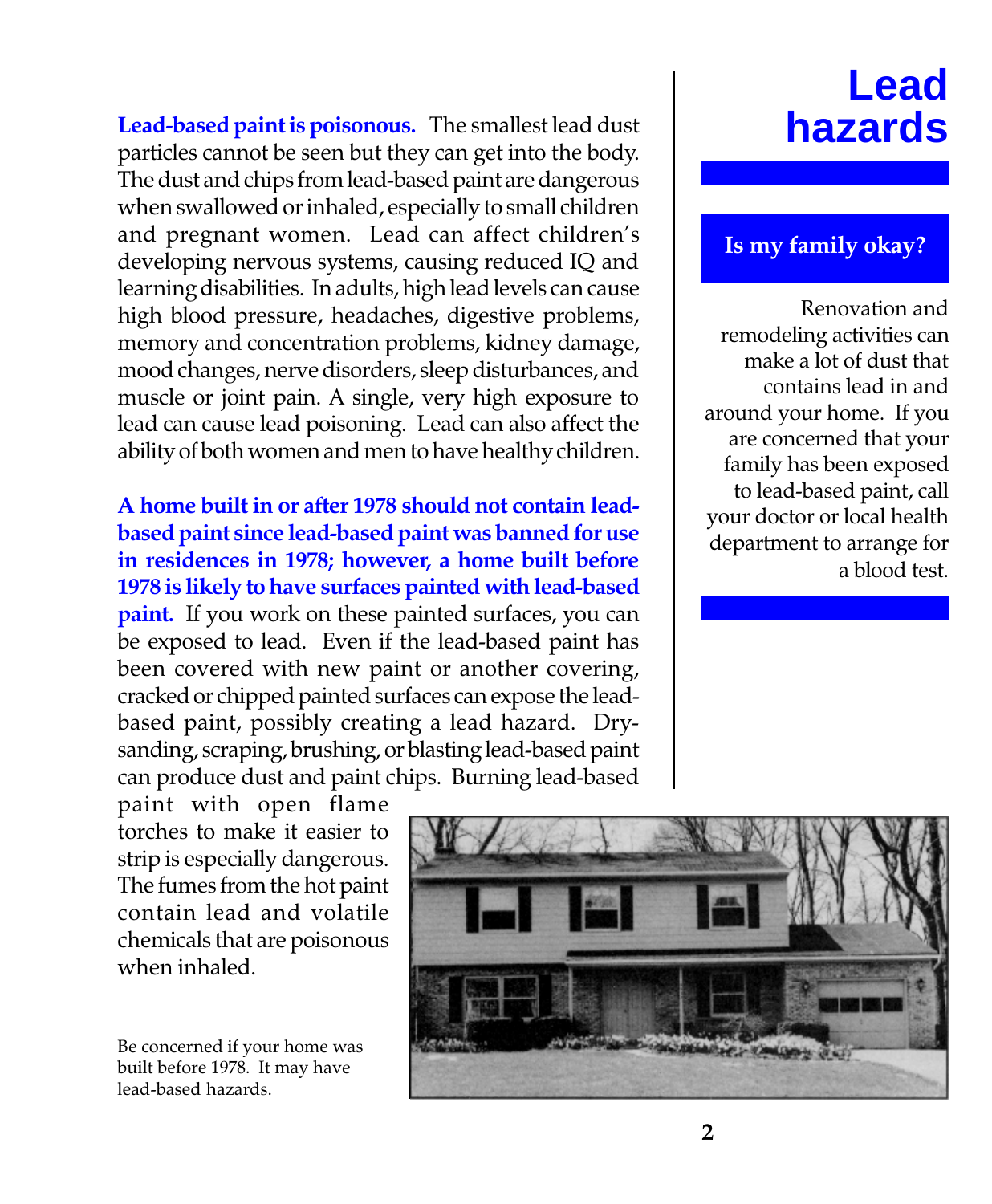#### **Will the job create lead hazards?**

#### Can I do the work?

It is extremely important that you properly use all the methods in this pamphlet in order to protect you and your family from lead dust, both during and after the project. Unless you can follow all of the work practices and safety precautions in this pamphlet, you should hire professionals to do your renovation or remodeling work. If you decide to hire remodeling professionals, make sure they have training and experience in dealing with the hazards of remodeling or renovating homes with lead-based paint.

- To be sure that you're not dealing with lead-based paint you must have the paint tested by a qualified professional. Use a trained inspector to test your home. A trained inspector will test the surfaces of your home by using a portable X-ray fluorescence (XRF) machine which measures the amount of lead in the paint or by sending paint samples to a laboratory equipped to measure lead in paint. The results of using chemical testing kits are not recommended. To find an inspector, contact your State agency listed on page 23 or call 1-(888) LEADLIST to obtain a list of trained inspectors.
- If you are removing paint or breaking through painted surfaces, you should be concerned about lead-based paint hazards. If your job involves removing paint, sanding, patching, scraping, or tearing down walls, you should be concerned about exposure to lead-based paint hazards. If you are doing other work, such as removing or replacing windows, baseboards, doors, plumbing fixtures, heating and ventilation duct work, or electrical systems, you should be concerned about lead-based paint hazards, since you may be breaking through painted surfaces to do these jobs.
- If you are working on any painted surface, you should be concerned about lead-based paint hazards. You may find lead-based paint on any surface in your home including walls, interior trim, window sashes and frames, floors, radiators, doors, stairways, railings, porches, and exterior siding.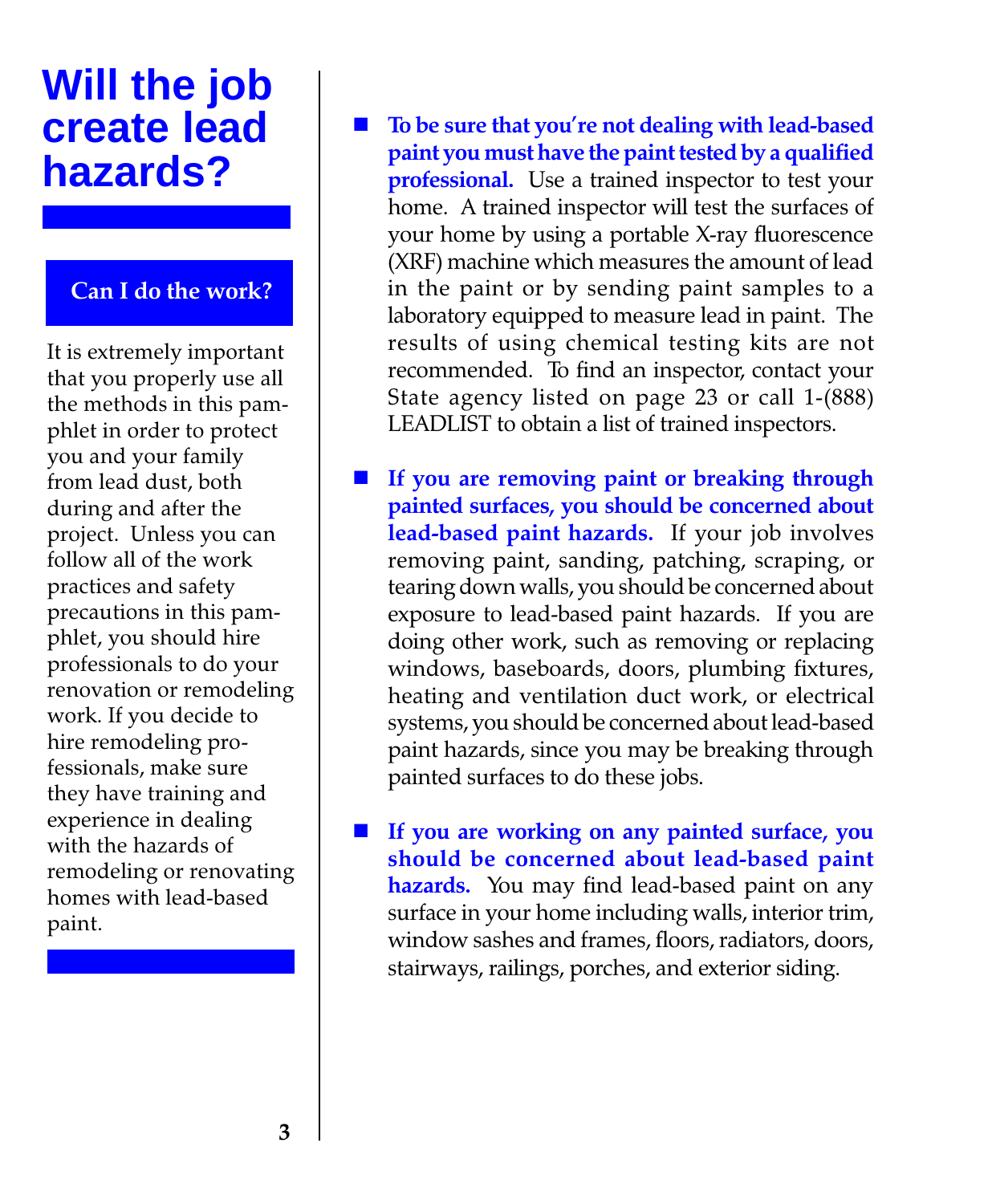Getting the right equipment and knowing how to use it are essential steps in protecting yourself during remodeling or renovating.

- n A high-efficiency particulate air (HEPA) filterequipped vacuum cleaner is a special type of vacuum cleaner that can remove very small particles from floors, window sills, and carpets and keeps them inside the vacuum cleaner. Regular household or shop vacuum cleaners are not completely effective in removing lead dust. They may blow the lead dust out through their exhausts and spread the dust throughout the home. HEPA vacuum cleaners are available through laboratory safety and supply catalogs and vendors. They can sometimes be rented at stores that carry remodeling tools.
- You need to use a NIOSH-certified respirator that is properly fitted and equipped with HEPA filters to remove lead dust particles out of the air you breathe. Make sure you buy specific HEPA filters they are always purple. Dust filters and dust masks are not effective in preventing you from breathing in lead particles. Follow the directions that come with the respirator to make sure it fits. A respirator that does not fit right will not work. Respirators are available through laboratory safety and supply catalogs and vendors, and are sometimes carried by paint and hardware stores.
- **Protective clothes**, such as coveralls, shoe covers, hats, goggles, face shields, and gloves should be used to help keep lead dust from being tracked into areas outside of the work site. These items are available through laboratory safety equipment supply catalogs and vendors. Inexpensive disposable suits can sometimes be purchased at paint stores.

## **Useful equipment and where to get it**



Use a HEPA filter-equipped vacuum cleaner. Standard household and shop vacuum cleaners are not effective at removing lead dust.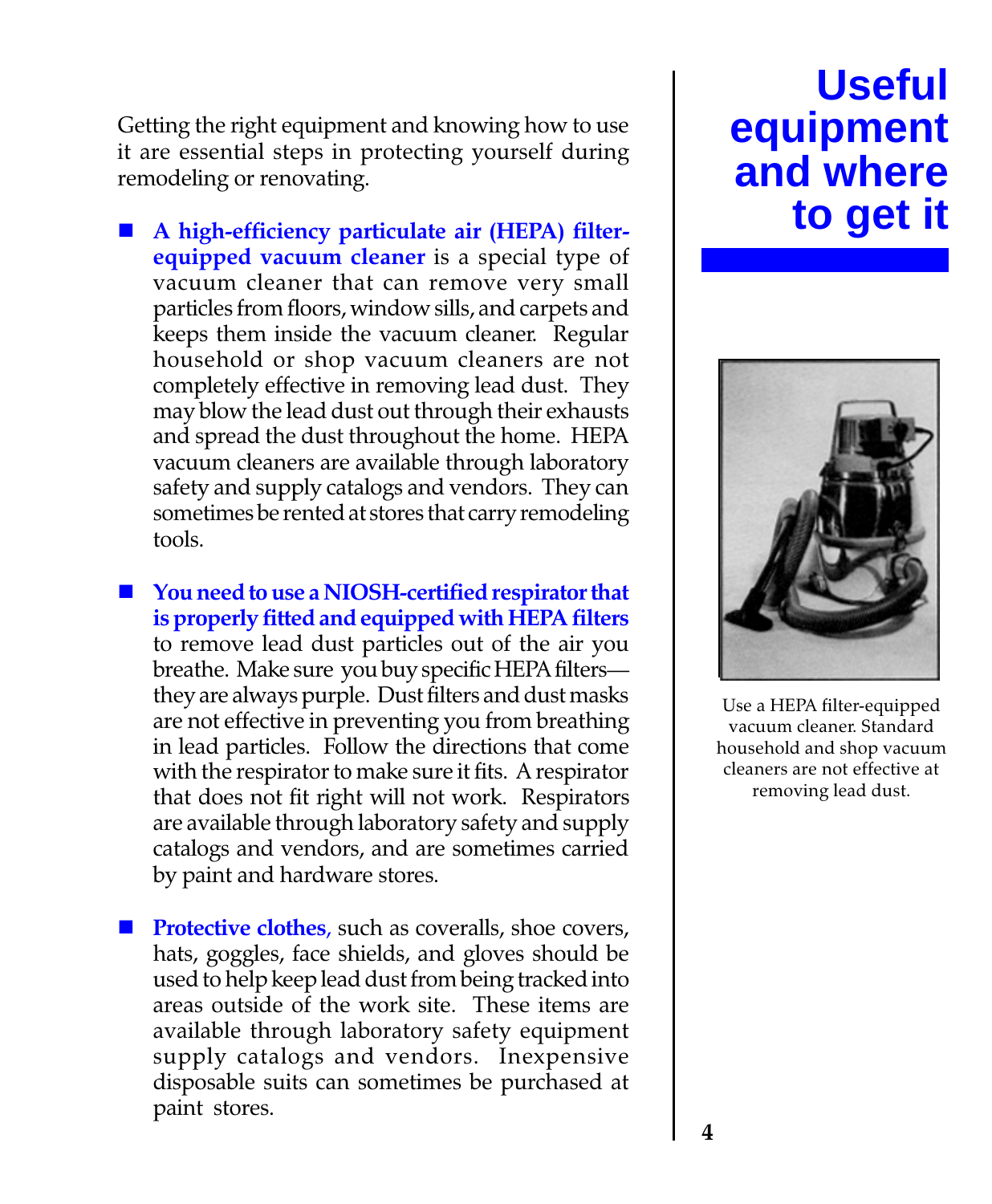- n Heavy-duty polyethylene plastic sheeting for covering areas exposed to lead dust can be purchased at hardware stores or lumber yards. The label should say that the plastic is made of polyethylene and is 6 mils thick.
- **Duct tape** to hold the plastic in place, and completely seal the work areas, can be purchased at hardware stores and lumber yards.
- $\blacksquare$  Wet-sanding equipment, wet/dry abrasive paper, and wet-sanding sponges for "wet methods" can be purchased at hardware stores.
- Spray bottles for wetting surfaces to keep dust from spreading can be purchased at general retail and garden supply stores.
- $\blacksquare$  Cleaning products to use include: either a general all-purpose cleaner or a cleaner made specially for lead to clean the dust from renovation or remodeling activities. All-purpose cleaners can be found in grocery stores. Lead-specific cleaning products can be purchased from some paint and hardware stores.
- Buckets with wringers, debris containers, disposable heavy-duty plastic bags, rags, rakes, shovels, sponges, and string mops for ongoing, daily, and final cleaning can be purchased at hardware and retail stores.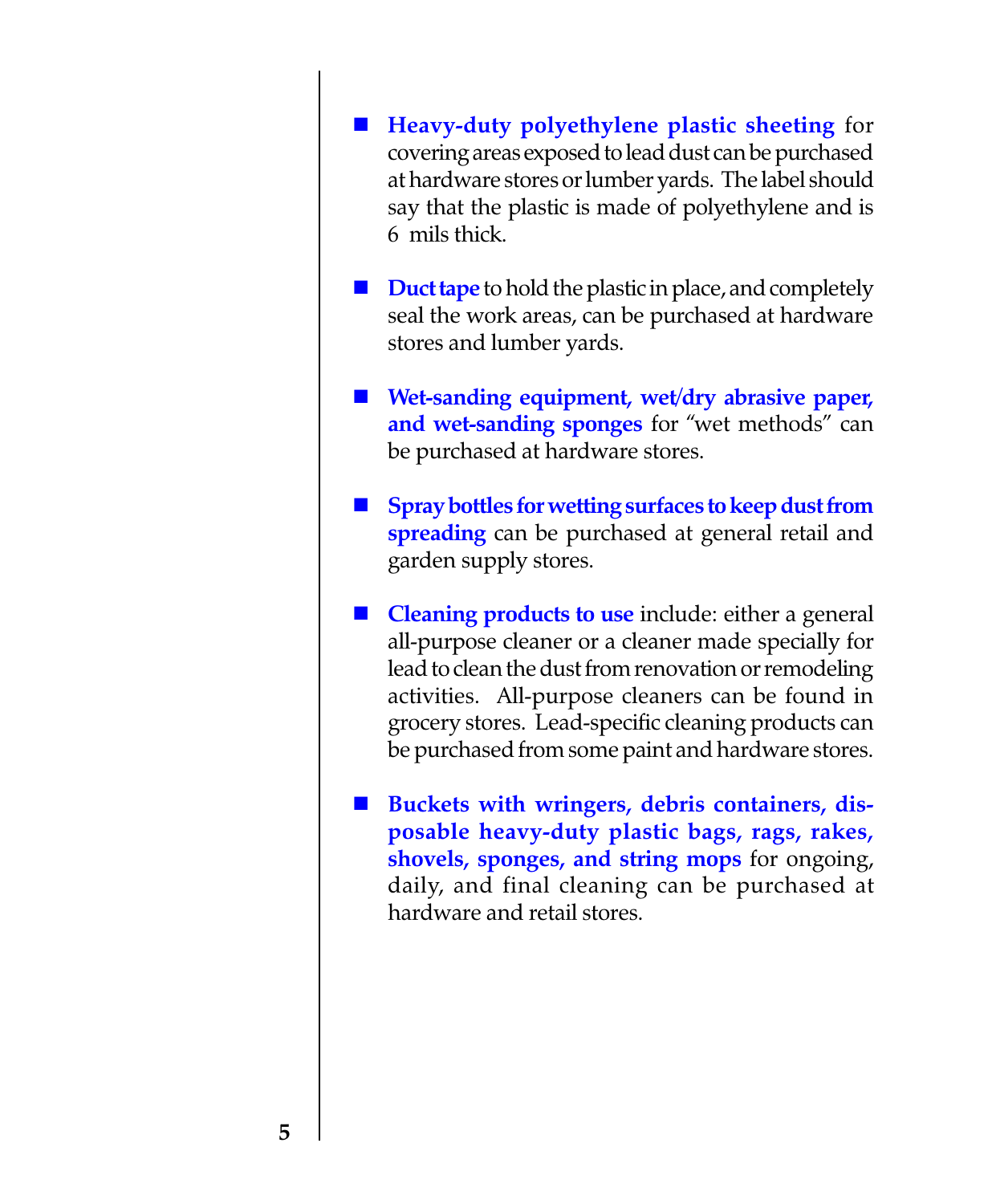You must protect yourself and your family from breathing lead dust created by renovation and remodeling projects.

- $\blacksquare$  Keep all non-workers, especially children, pregnant women, and pets outside of the work area while doing remodeling or renovation work until cleanup is completed.
- **n** Break large projects into several small projects so that you can control the amount of lead dust made. Clean up after each phase of the project.
- $\blacksquare$  Wear a properly fitted respirator equipped with HEPA filters.
- $\blacksquare$  Wear protective clothing such as coveralls, shoe covers, goggles, and gloves to keep dust off your skin. Launder these items separately.
- Change your clothes and shoes before leaving the work area to avoid carrying lead dust throughout the house.
- $\blacksquare$  Machine wash your work clothes separately from other family laundry.
- $\blacksquare$  Shower and wash hair right after finishing work to reduce dust contamination.
- $\blacksquare$  Do not eat, smoke, or drink in the work area to avoid accidentally swallowing lead dust. Wash your hands and face before eating, smoking, or drinking.
- Dispose of used wash water down a toilet.\* Never pour wash water on soil.

\* Check with your State lead program (see page 23) to make sure there are no regulations in your State that prohibit this.

## **Safe work practices**



Do wear a respirator so you don't breathe in lead.



Don't wear dust masks-they won't protect you from lead.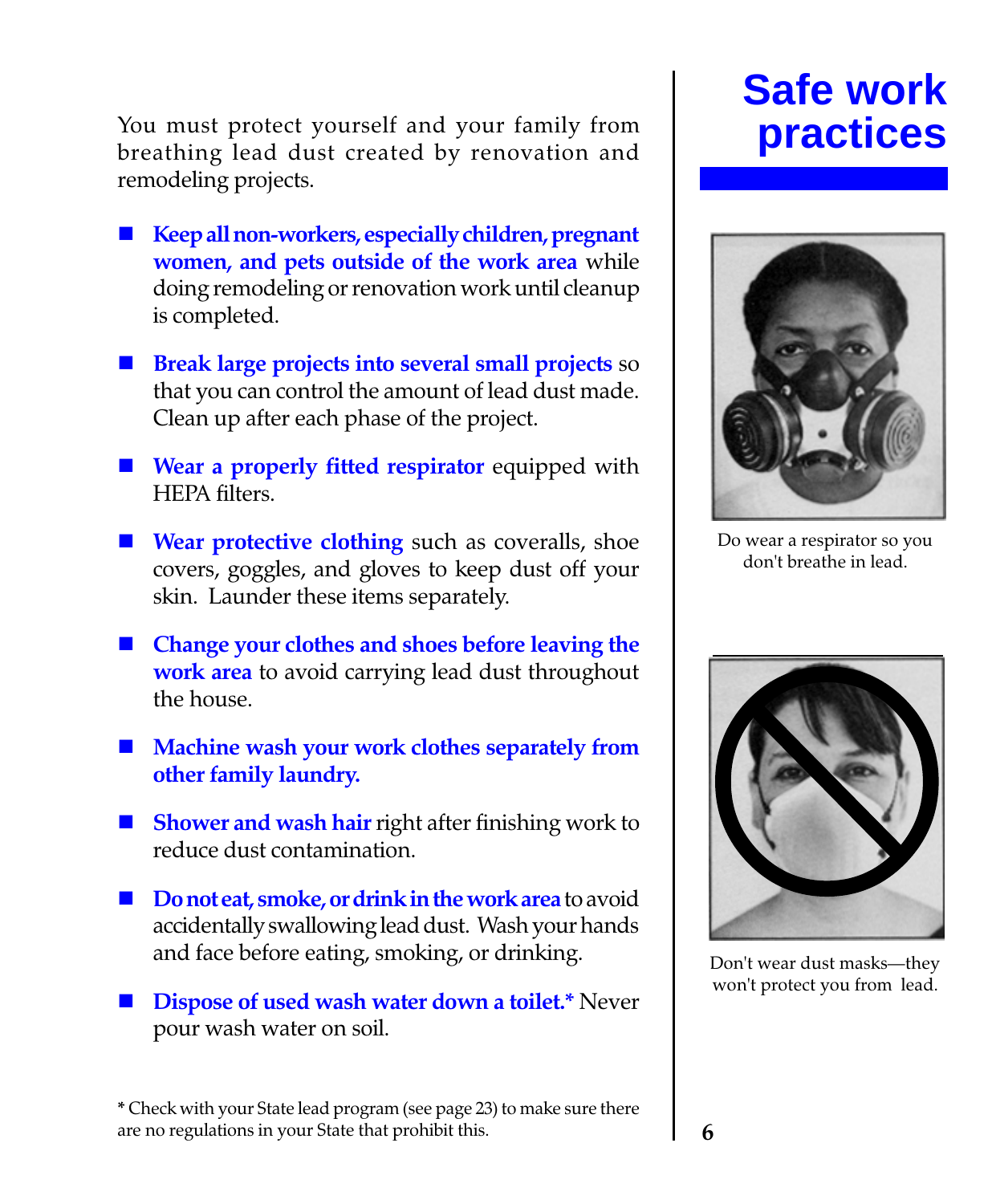## **Setting up to work inside**



Close off entryways with an airlock.

Dust contaminated with lead can cling to your clothes and skin, to walls and floors, and to furniture and floor coverings. Forced-air heating and air conditioning systems also can spread dust throughout your home. To keep dust from spreading throughout your home, take the following safeguards:

- Remove furniture, area rugs, curtains, food, clothing, and other household items until cleanup is complete. If you are removing wall-to-wall carpet as part of your remodeling job, see page 10.
- A layer of polyethylene plastic sheeting, at least 6 mils thick, should be placed on the floor and on the furnishings and exposed surfaces that cannot be removed, such as countertops and shelves. Cover openings, such as gaps around pipes, with a single sheet of plastic. All plastic should be secured with duct tape.
- Turn off forced-air heating and air conditioning systems during renovation and remodeling. Cover vents with plastic sheeting and tape the sheeting in place with duct tape. Windows should be kept closed unless volatile chemicals will be used.
- n An airlock should be constructed at the entry to the work area. The airlock consists of two sheets of plastic. One sheet is completely taped along all four edges. The tape must extend all the way around the top, two sides, and the floor. This plastic sheet is then cut down the middle. The second sheet is only taped along the top and acts as a flap covering the slit in the first sheet of plastic. If two entryways exist, one should be completely sealed in plastic. As an alternative, the doorway can be taped closed on all sides.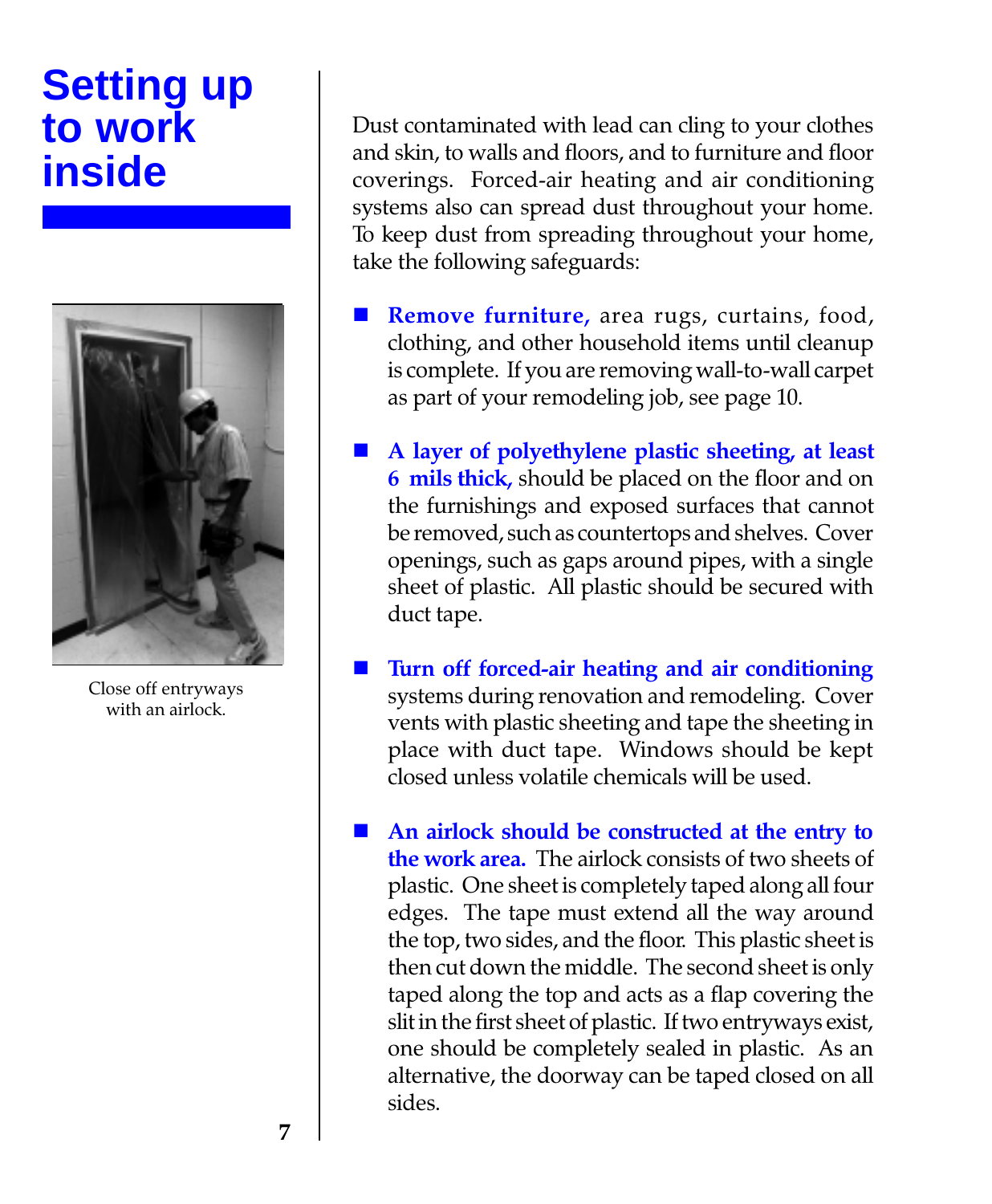Exterior work often produces dust, paint chips, larger pieces of material, and liquids that contain lead. It is easy to track dust containing lead inside your home, where it can pose a hazard. Trash that contains lead also can contaminate the soil surrounding the house if you don't handle it correctly. To avoid contaminating the areas surrounding your house, take the following precautions:

- $\blacksquare$  If using a ladder, anchor it securely to the ground, not to the plastic which can be punctured.
- $\blacksquare$  If wind speeds exceed 20 mph, or if it begins to rain, stop and complete cleanup.
- $\blacksquare$  One lead-safe entryway should be made available to residents at all times. Do not treat front and rear entrances simultaneously if there is not a third doorway.
- $\blacksquare$  Cover the ground and any plants or flowers with 6 mil polyethylene plastic sheeting to catch dust and trash. A single sheet of polyethylene plastic sheeting, at least 6 mils thick, should extend at least 5 feet from the base of the dwelling and an additional 3 feet for each additional story.
- $\blacksquare$  All windows, including windows in adjacent dwellings, within 20 feet of the work area should be kept closed.

## **Setting up to work outside**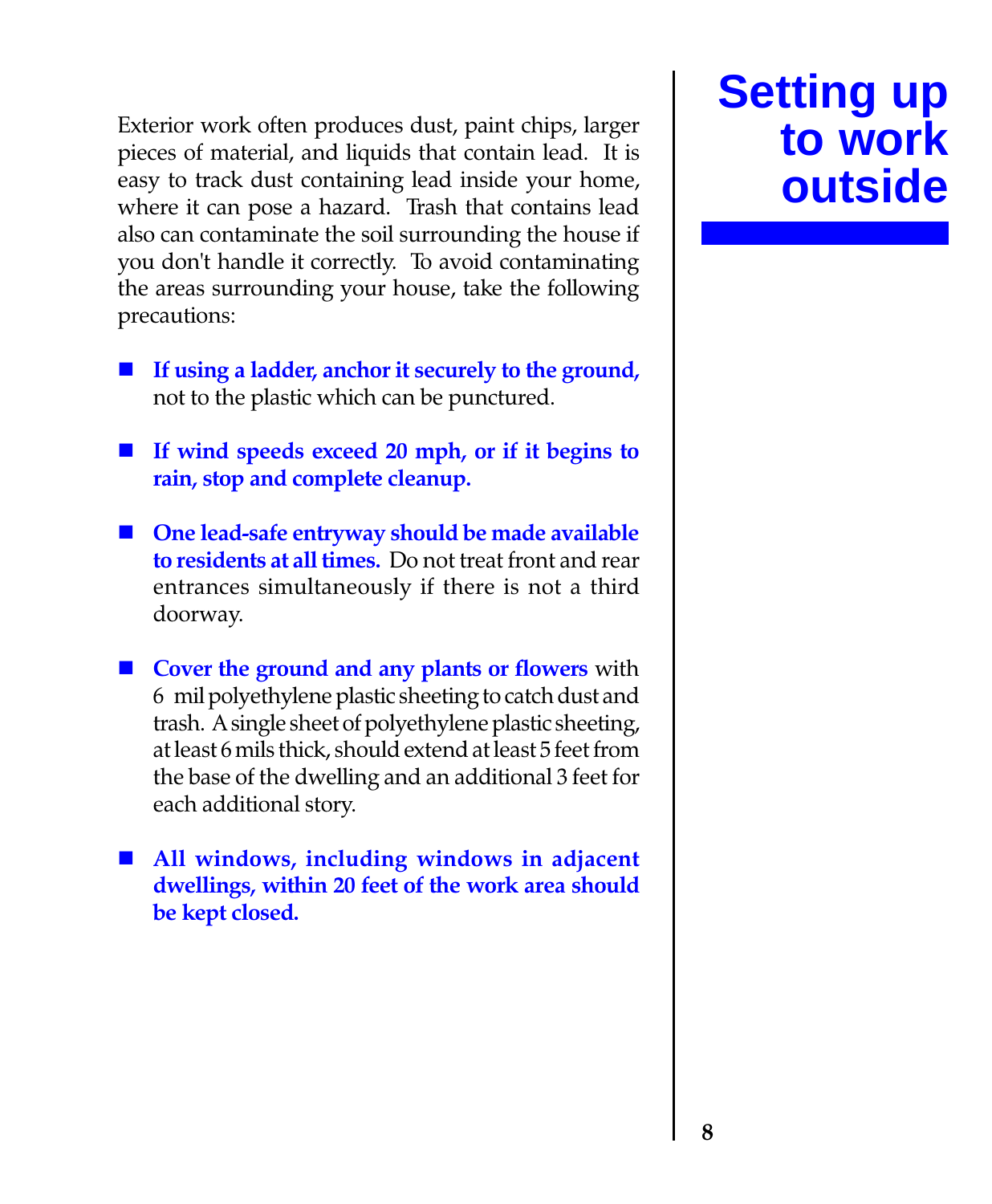**n** Playground equipment, sandboxes, and toys should be moved at least 20 feet away from the work area. If items cannot be moved from the area, then they should be sealed with plastic sheeting.

Remove personal belongings from the area before starting work.



Bricks or rocks should be used to hold the edges of the plastic sheeting in place.



Wood studs block liquid from escaping.

Secure plastic to the side of the dwelling with duct tape. There should be no gaps between the dwelling and the plastic. Plastic sheeting should extend at least 8 feet from the foundation of a two-story house.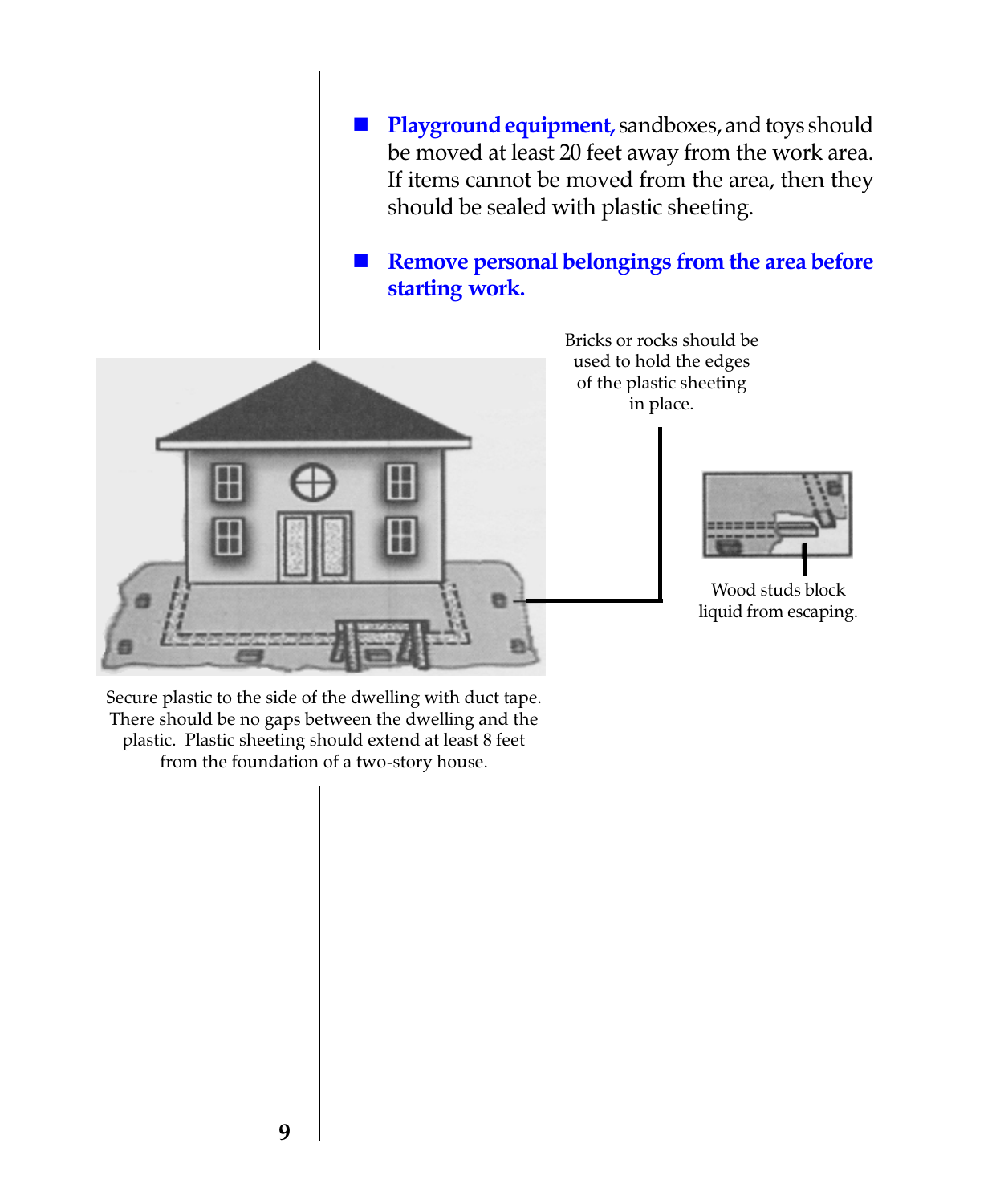If you plan to remove or replace your carpet as part of a **removal** remodeling job, take the following steps to avoid spreading lead dust:

- **n** Mist the entire surface of the carpet with water to keep dust down.
- Roll the carpet inward to avoid spreading dust to other areas.
- **Nixty Charles Nixty Charles Nixty Charles Nixty Charles Nixty Charles Nixty Charles Nixty Charles Nixty Charles Nixty Charles Nixty Charles Nixty Charles Nixty Charles Nixty Charles Nixty Charle** sheeting. Tape seams closed with duct tape.
- **No Vacuum floor** with a HEPA filter-equipped vacuum cleaner after the carpet is wrapped but before you remove it.
- $\blacksquare$  HEPA vacuum the floor again after you remove the carpet.



Mist carpet surfaces with water to reduce spread of dust.

## **Carpet**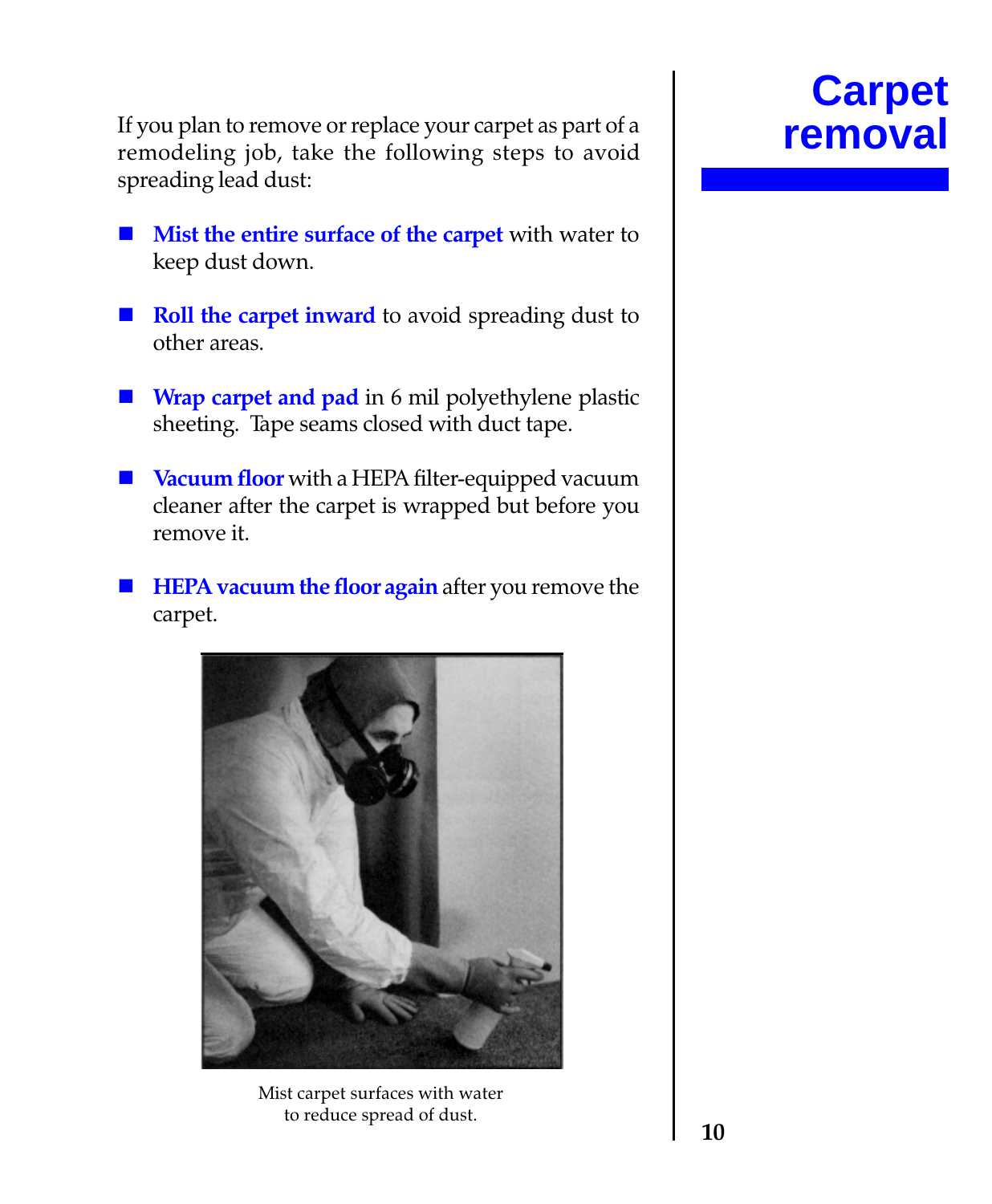# **HVAC**

Heating, ventilation, and air conditioning system ducts can accumulate dust for many years. If you suspect that the dust contains lead, follow these steps when replacing or cleaning the ducts:

- **Cover the floor under the ducts with 6 mil** polyethylene plastic sheeting to catch dry falling dust.
- Use a HEPA filter-equipped vacuum cleaner to remove dust from the inside of the ducts before beginning work.
- $\blacksquare$  Rinse the duct pieces in an area well away from the house before reinstalling them. If you are disposing of old duct pieces, first wrap them in plastic and seal with duct tape.



Heating and air conditioning ducts can accumulate dust that contains lead.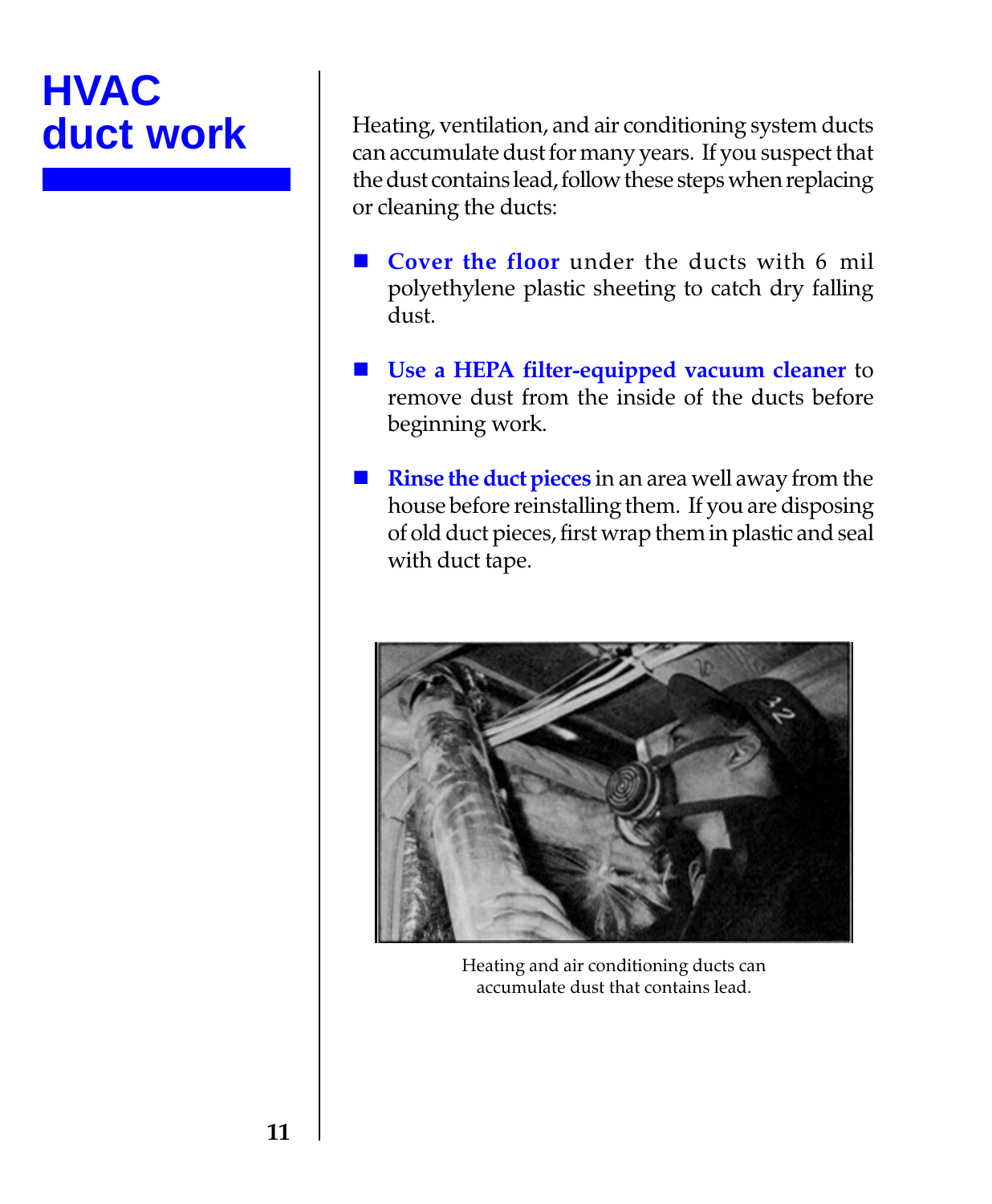If you plan to conduct minor repairs on painted surfaces, such as repairing or replacing a door lock, repairing a door, drilling holes to install shelves, or sawing into painted wood or plaster, then wet methods and simple cleaning can reduce hazards of lead dust:

- **Cover the floor under the work area with 6 mil** polyethylene plastic sheeting to catch any sludge or dust.
- **n Spray the work area surface** with water to reduce the amount of dust generated during the minor repair.
- $\blacksquare$  To eliminate friction points on a door, first mist the door, then remove the door to plane it. Keep door surfaces being planed wet during repair. Replace the door when the work is complete.
- **Nacuum the floor** under the work area and all surfaces within 5 feet of the work area with a HEPA filter-equipped vacuum cleaner.

## **Minor**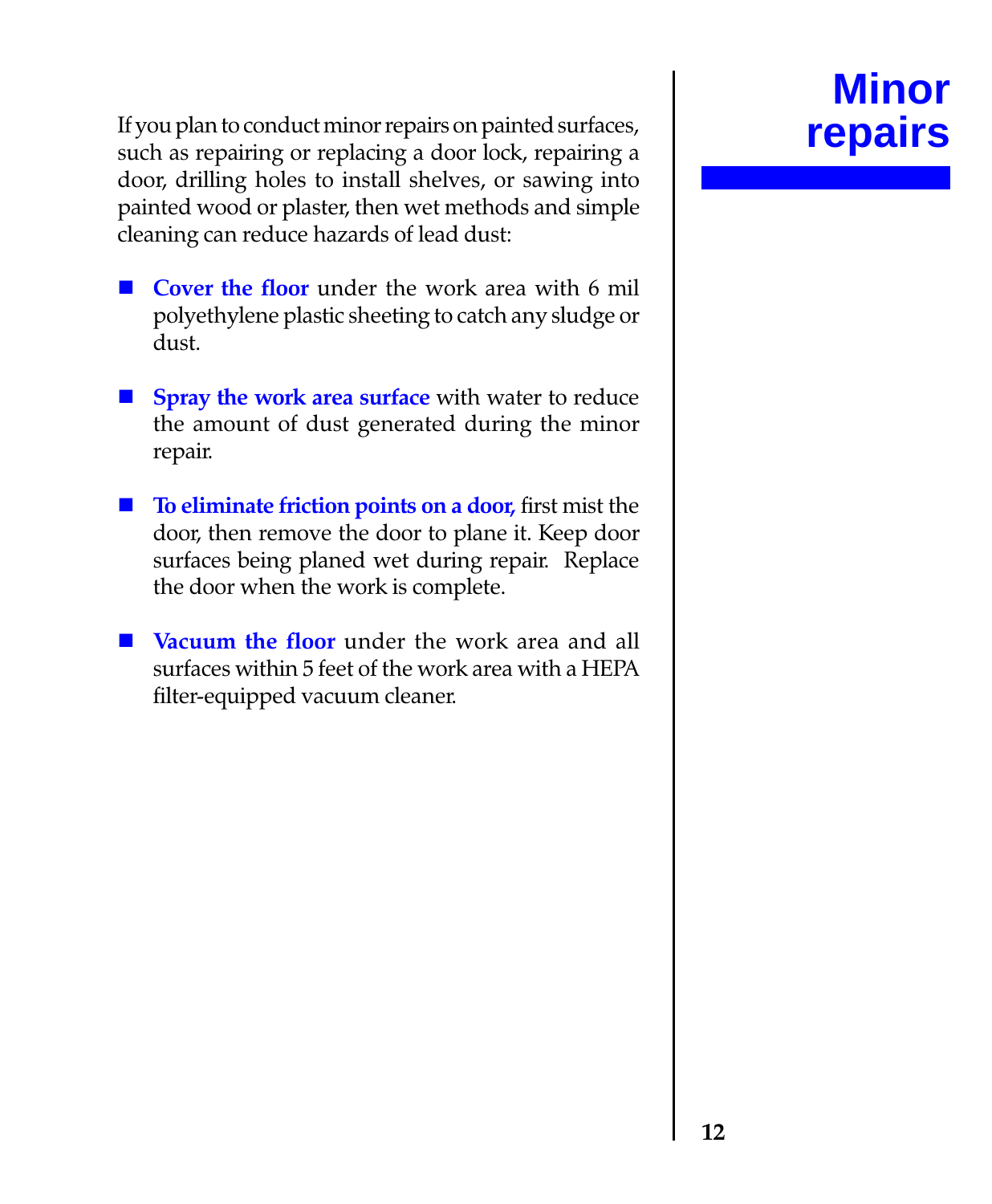## **Plumbing work**

Aerator



Remove faucet aerators and clean out any debris.

If you are working on older pipes that contain lead solder, you should be concerned about lead hazards in plumbing. Disturbing lead-soldered pipes can dislodge pieces of lead solder that can get into your drinking water or come to rest in aerators or the bottom of pipes or joints. Follow these precautions to reduce lead hazards in plumbing:

#### **During work:**

- Follow the practices outlined in the Minor repairs section (page 12) when you break through walls or floors to reach pipes.
- $\blacksquare$  Use adequate ventilation to avoid inhaling dangerous fumes from soldering.
- **Promptly dispose of solder pieces in heavy-duty** plastic bags when you finish plumbing work.
- $\blacksquare$  Use lead-free solder when working on drinking water plumbing.

#### **After work is completed:**

- $\blacksquare$  Remove faucet aerators and clean out any debris before re-installing them. Look carefully for grit or pieces of solder and remove them.
- Flush the supply pipes you have been working on by letting them run for several minutes with the aerators removed. The water flowing through the pipes removes small pieces of loose solder.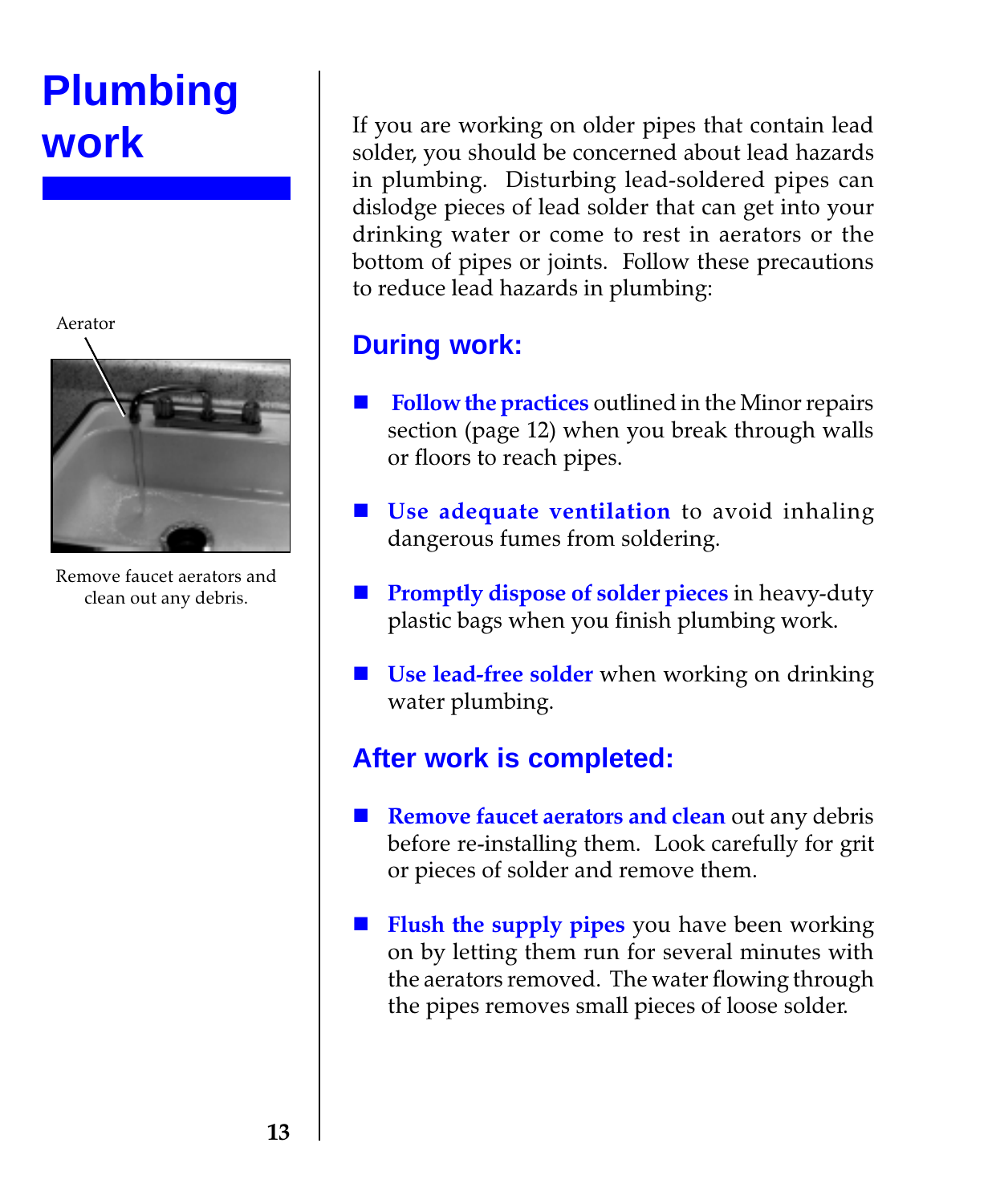Paint removal usually creates extensive amounts of lead and lead dust when using processes such as heat, chemicals, and sharp tools. It can be performed safely and effectively by following the precautions below.

- The painted surface should be misted with water first. The paint may be removed by wet scraping or wet sanding with a HEPA vacuum attachment, or using a wet-sanding sponge. Wipe the area you are sanding often and rinse the sponge in a bucket of water.
- $\blacksquare$  Chemical strippers may be used to remove paint, but those containing methylene chloride are not recommended. Exercise caution when using paint strippers since they contain toxic chemicals.
- Heat guns may be used to remove paint, but do not use those that operate above 1,100° F.
- $\blacksquare$  For mechanical removal methods (such as HEPA vacuum blasting, machine sanding or grinding), use tools equipped with HEPA exhaust capability.

After removing the paint, wash the surface with a recommended cleaning product (see page 5), rinse, and let dry before re-treating.

## **Paint removal and floor refinishing**

#### Using heat guns

Do not use a heat gun operating above 1,100°F or open flame torches to loosen lead-based paint. Heating and burning leadbased paint makes dangerous fumes and vapors.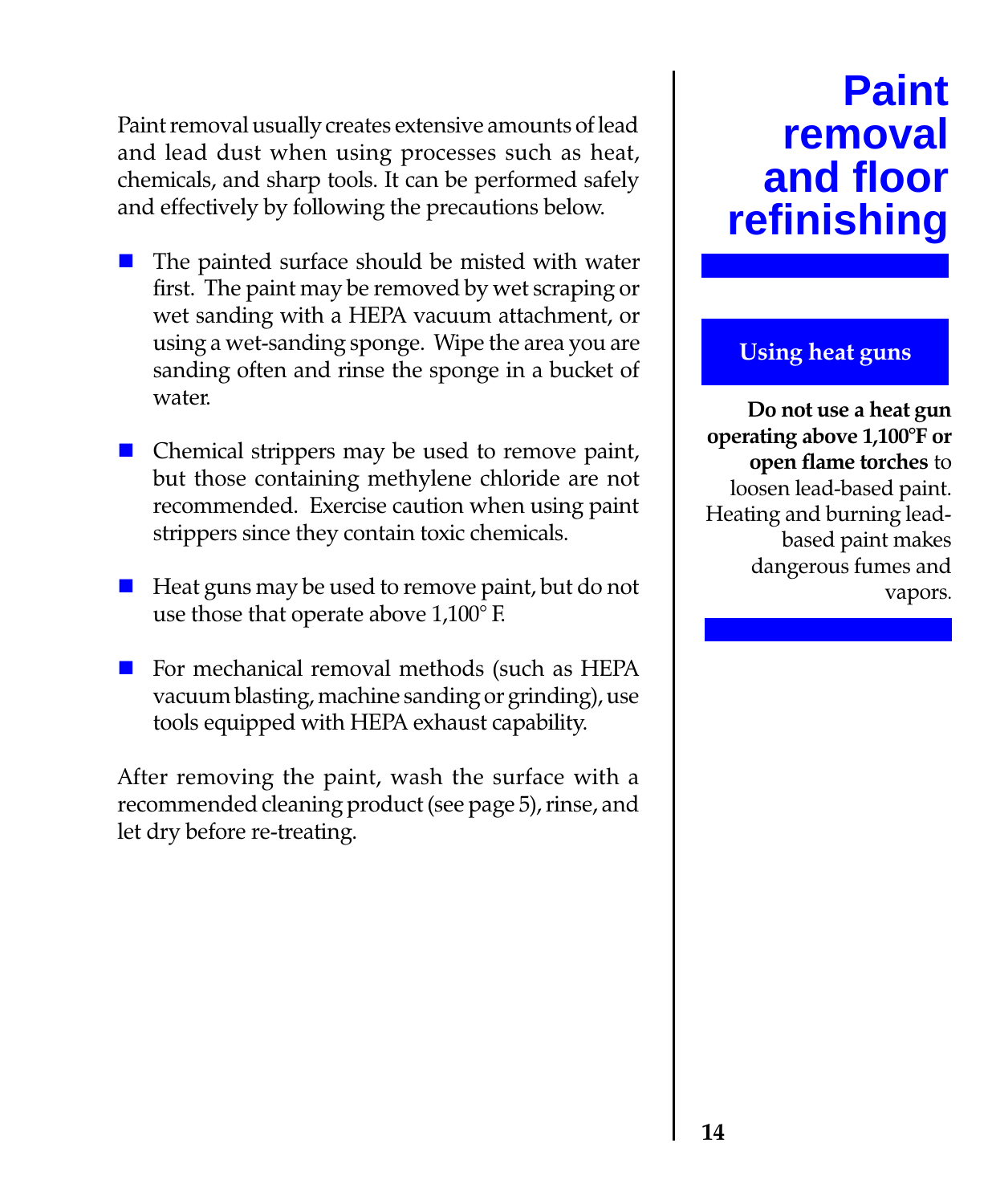## **Preparing surfaces for new paint or wallpaper**

Blasting and power washing

Do not blast or power wash lead-based painted surfaces. Blasting and power washing create large amounts of dust and waste water that contain lead and can contaminate large areas.

Preparing walls and other surfaces for painting, staining, or wallpapering can create lead exposure risks. With good work practices, you can reduce the risk of exposure to lead.

- $\blacksquare$  Cover the floor and furniture with 6 mil polyethylene plastic sheeting.
- $\blacksquare$  Avoid sanding lead-based painted surfaces whenever possible. If you must sand, use a sander with a vacuum attachment connected to a HEPA filterequipped vacuum cleaner, or use a wet-sanding sponge.
- $\blacksquare$  Wipe the area you are sanding often and rinse the sponge in a bucket of water. Strain out any chips of paint and dispose of them in heavy-duty plastic bags. Dispose of the used wash water down the toilet.\* Wash the walls with a recommended cleaning product (refer to page 5), rinse, and let dry before painting or wallpapering. Be careful while wet sanding because wet plastic can be very slippery.
- Exercise caution when using paint strippers since they contain toxic chemicals. Chemical strippers containing methylene chloride are not recommended.
	- If you intend to feather or scrape the lead-based painted surface, spray the work area surface with water to reduce the amount of dust. For scraping, use a wet-scraper with a HEPA filter-equipped exhaust.

\* Check with your State lead program (see page 23) to make sure there are no regulations in your State that prohibit this.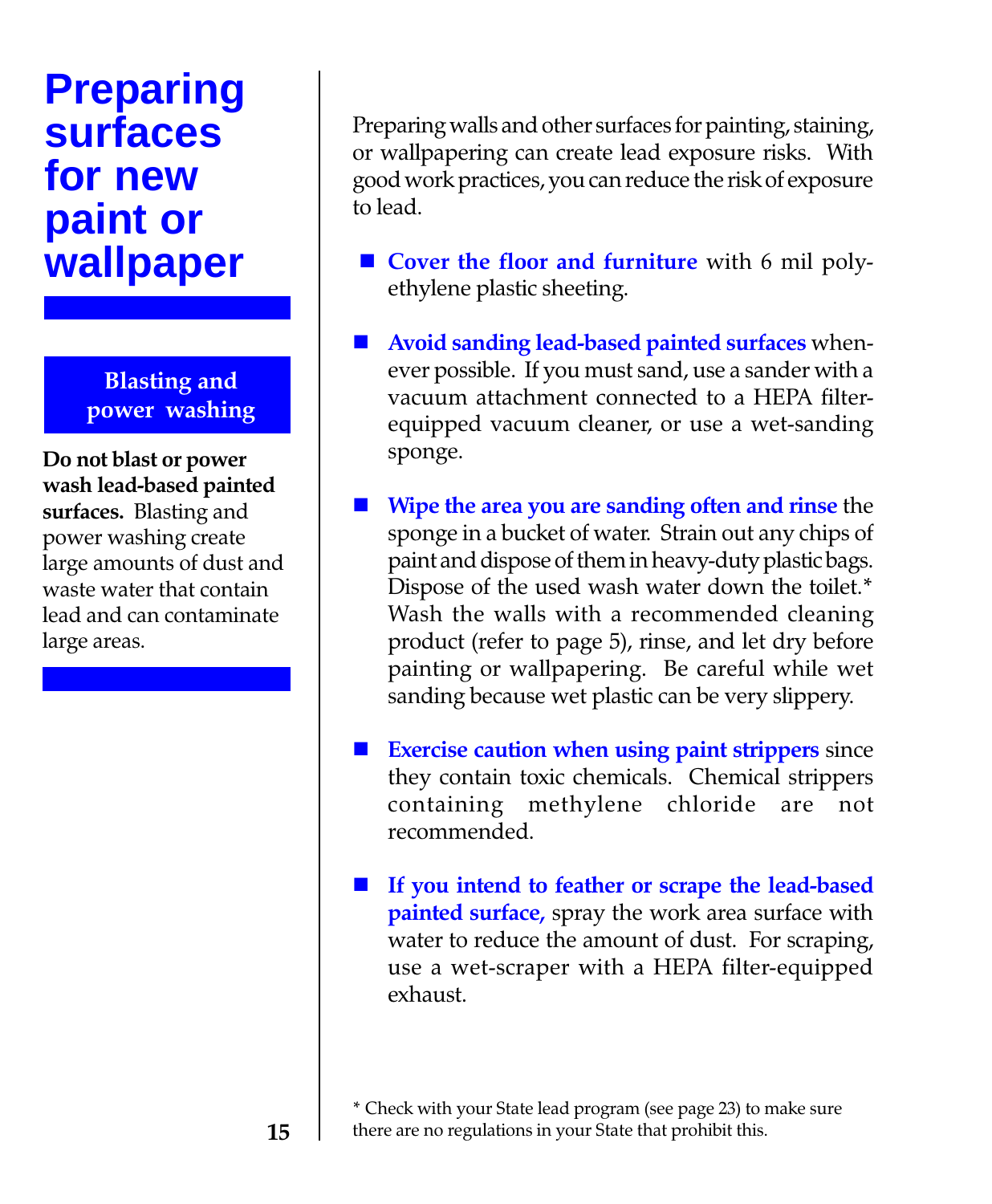When you demolish and remove large structures painted with lead-based paint, such as walls, door frames, floor coverings, and ceilings, you are likely to be left with large amounts of dust and trash that contain lead.

To reduce exposure to large amounts of lead dust:

- $\blacksquare$  Seal off the work area by covering entryways with 6 mil polyethylene plastic sheeting.
- Cover nearby windows with 6 mil polyethylene plastic sheeting.
- Turn off forced-air heating and air conditioning systems. Then cover heating and air conditioning vents with a layer of 6 mil polyethylene plastic sheeting.
- $\blacksquare$  **Remove rugs and furniture** from the work area, if possible.
- $\blacksquare$  Cover the floors and the furniture in the work area and adjoining areas with 6 mil polyethylene plastic sheeting.
- $\blacksquare$  Wet the surface and debris as you demolish it to keep dust levels down.
- **n** Remove and dispose of trash properly. Allowing debris to accumulate in the work area increases the risk of spreading dust through the house.

## **Removal of large structures**



Wear protective clothing and a respirator when removing walls that may contain lead.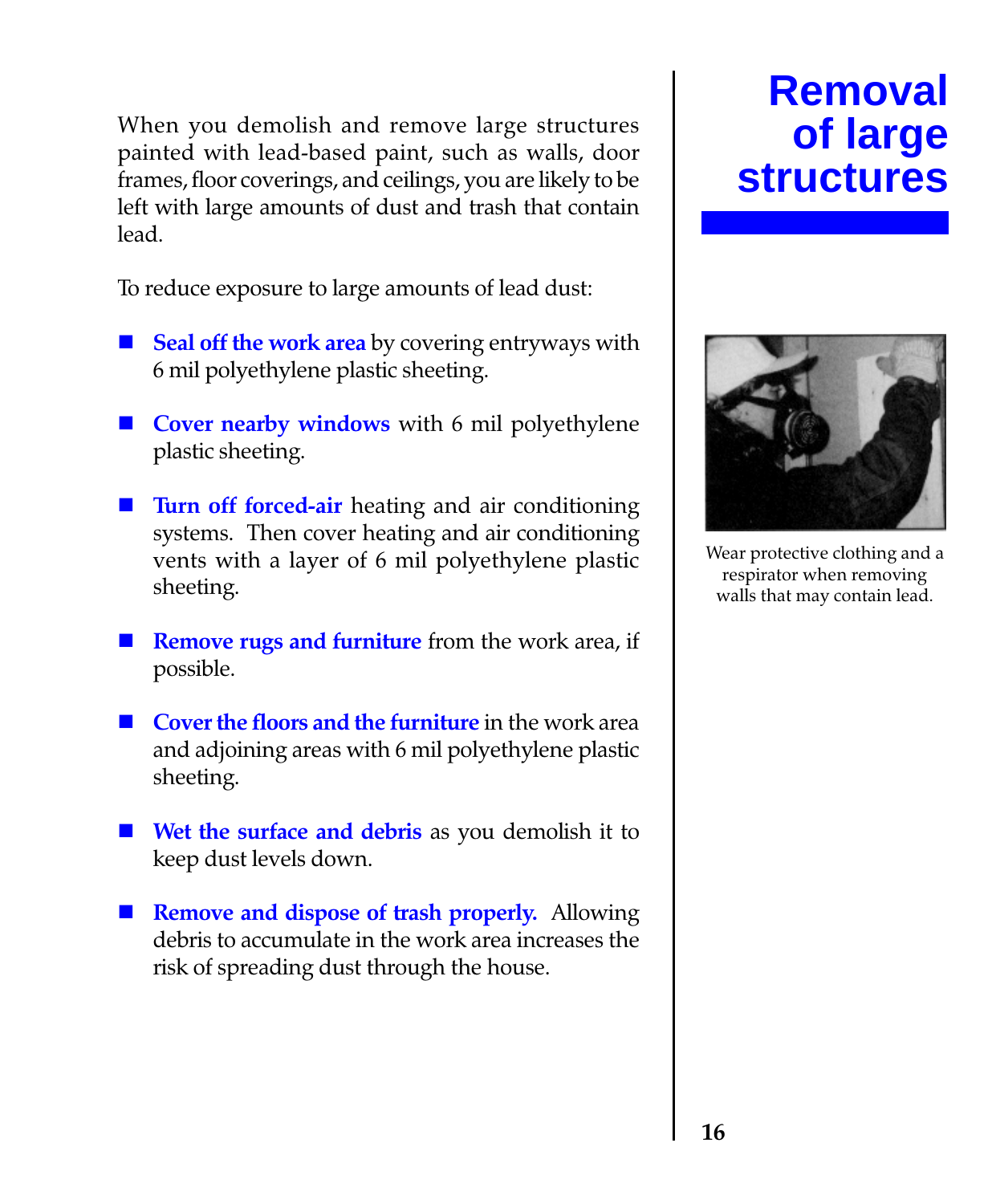## **Window work**



Remove window unit from the outside, if possible.

Window sills and window frames on homes built before 1978 can have high amounts of lead-based paint. Since these items are seldom replaced, paint tends to build up on them. Follow these basic safety precautions for working on these types of windows:

- For window pane/glass replacement, cover the floor inside under the window with 6 mil polyethylene plastic sheeting to catch any dust fall. Spray the work area surface with water to reduce the amount of dust generated when replacing the window pane/glass. Score the window pane/glass with a razor knife to facilitate its removal. Collect all dust and paint chips and dispose in a sealed plastic bag.
- For window repair, cover the floor inside under the window with plastic sheeting to catch any dust fall. Spray the work area surface with water to reduce the amount of dust generated when repairing the window. Wet scrape deteriorated paint. Collect all dust and paint chips and dispose in a sealed plastic bag.
	- For window replacement, cover the entire inside window opening with plastic sheeting. Cover the floor inside under the window and the ground outside the window with 6 mil polyethylene plastic sheeting to catch any dust fall. Spray the window sill and frame with water to reduce the dust. Remove the window unit from the outside, if possible. Collect all dust and paint chips and dispose of them in a sealed plastic bag.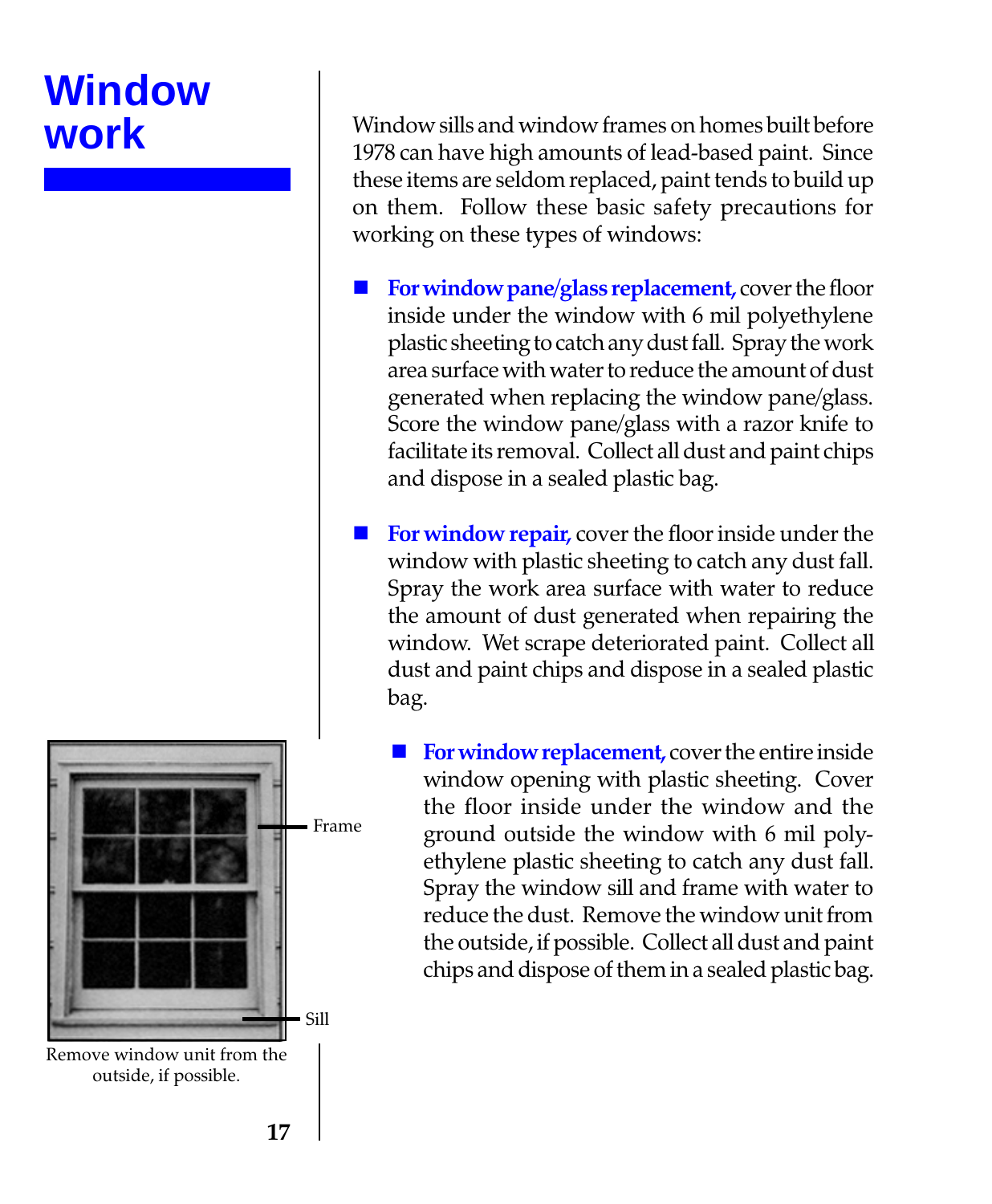Cleaning includes not only the removal of visible debris but also the removal of leaded dust particles which are too small to be seen by the naked eye.

Pay special attention to cleanup activities to prevent contaminating other areas or exposing people to lead. Everyone working on your job should take the precautions given here to help prevent lead contamination.

#### **Personal cleanup:**

- Vacuum dust from clothing using a HEPA filterequipped vacuum cleaner.
- $\blacksquare$  Wash your hands and face before you leave the work site.
- $\blacksquare$  Change your clothes and shoes before leaving the work site to prevent contaminating areas outside the work site. After removing your clothes, machine wash them separately from other family laundry.
- Do not take off your respirator until after you have removed your outer protective clothing.
- Shower and wash your hair right after finishing work to prevent spreading lead dust.



Wash hands thoroughly to remove lead dust.

## **Cleaning up lead waste**



Vacuum dust from clothing.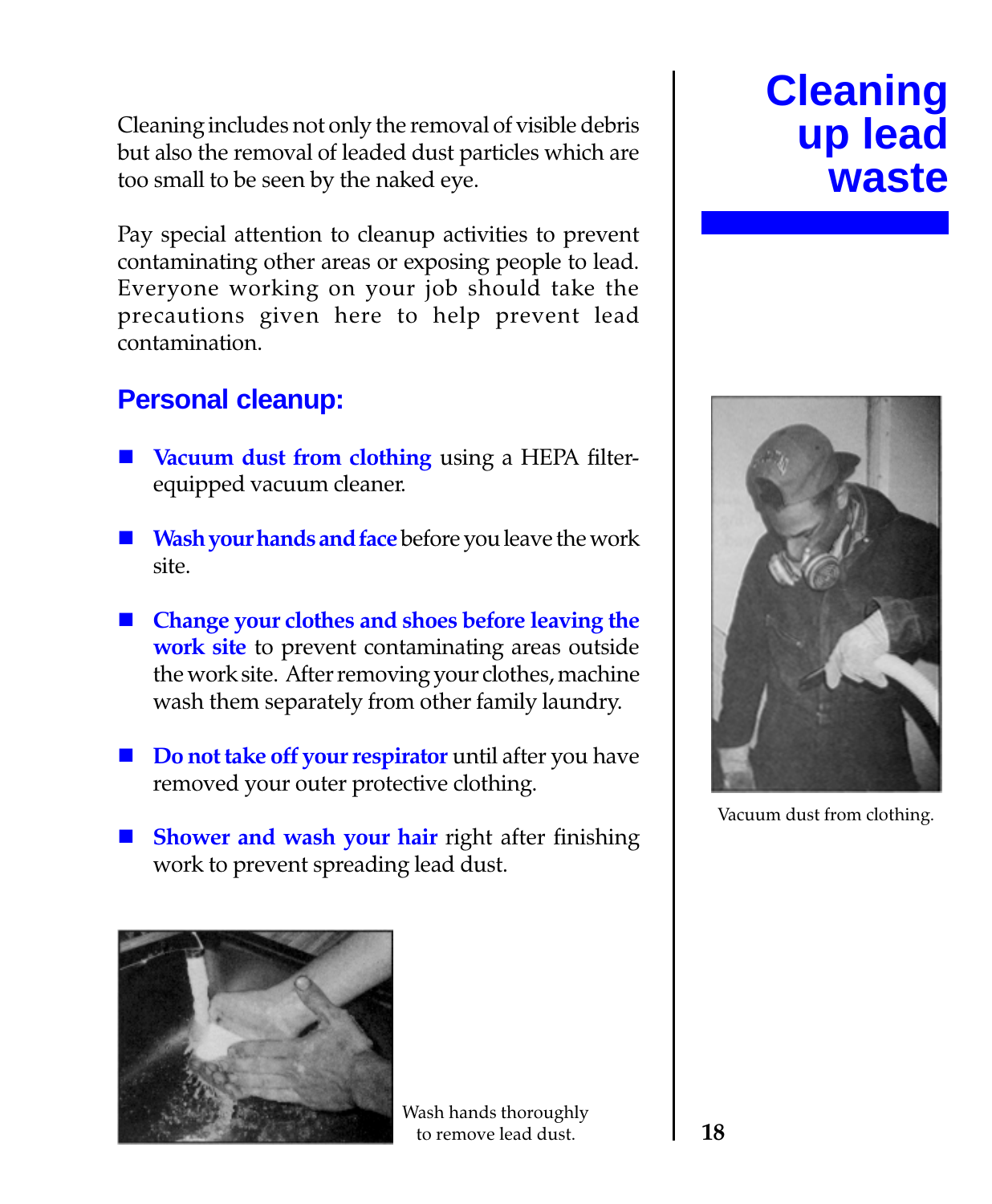#### **Daily site cleanup:**

- Dispose of construction trash in a heavy-duty plastic bag.\* Carefully remove the dust and trash from the plastic sheeting to avoid contaminating other areas. If possible, pass the trash out a window to avoid carrying it through the house.
- Strain out paint chips from liquid waste and dispose of them in a heavy-duty plastic bag. Dispose of the remaining water down a toilet.\*
- **n** Mop the floors with a cleaning product recommended on page 5 using a disposable mop and water in areas where there is little dust, or vacuum with a HEPA filter-equipped vacuum cleaner. Change wash water frequently. Rinse with clean water. Dispose of used water down a toilet.\*
- $\blacksquare$  Vacuum the plastic sheeting covering wall-to-wall **carpeting** with a HEPA filter-equipped vacuum cleaner.
- **Mist** outside areas using a garden hose before sweeping these areas with a broom. Avoid dry sweeping since it spreads lead dust. Shovel, rake, or vacuum (HEPA filter-equipped) trash into heavyduty plastic bags\* placed in cardboard boxes for support.
- **Clean your vacuums and tools** with a recommended cleaning product (refer to page 5) and water.
- $\blacksquare$  Seal off the entryways with 6 mil polyethylene plastic if you have to leave a work site unattended.

<sup>\*</sup> Check with your State lead program (see page 23) to make sure there are no regulations in your State that prohibit this.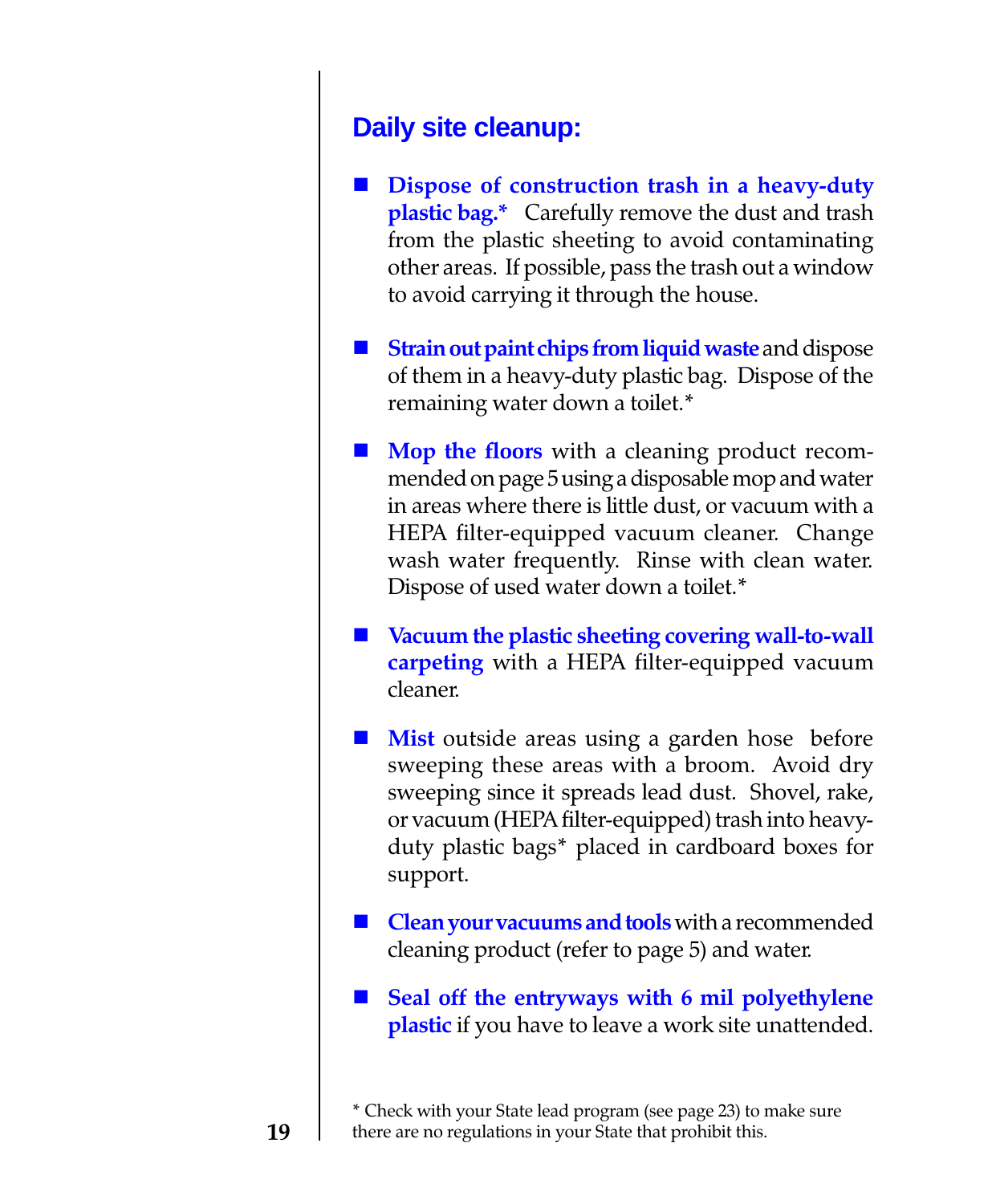#### **Final cleanup:**

- $\blacksquare$  Start your cleanup work from the dirtiest part of the work area and work toward the clean area of the house.
- $\blacksquare$  Work from the top of the room toward the bottom, cleaning ceilings first, then walls, counters, and floors.
- Carefully remove any plastic sheeting used to protect surfaces by rolling or folding inward.
- Wash floors and walls with a recommended cleaning product (refer to page 5). Dispose of used wash water down a toilet.
- Vacuum walls, floors, and wall-to-wall carpeting with a HEPA filter-equipped vacuum cleaner.
- $\blacksquare$  Vacuum chair rails, window sills, casings, shelves, countertops, and baseboards again, once they are dry.

#### Am I done?

Consider hiring a professional to test areas for lead dust contamination after your final cleanup. Call your local health department or the National Lead Information Center Clearinghouse at (800) 424-LEAD for a referral to a lead-testing professional.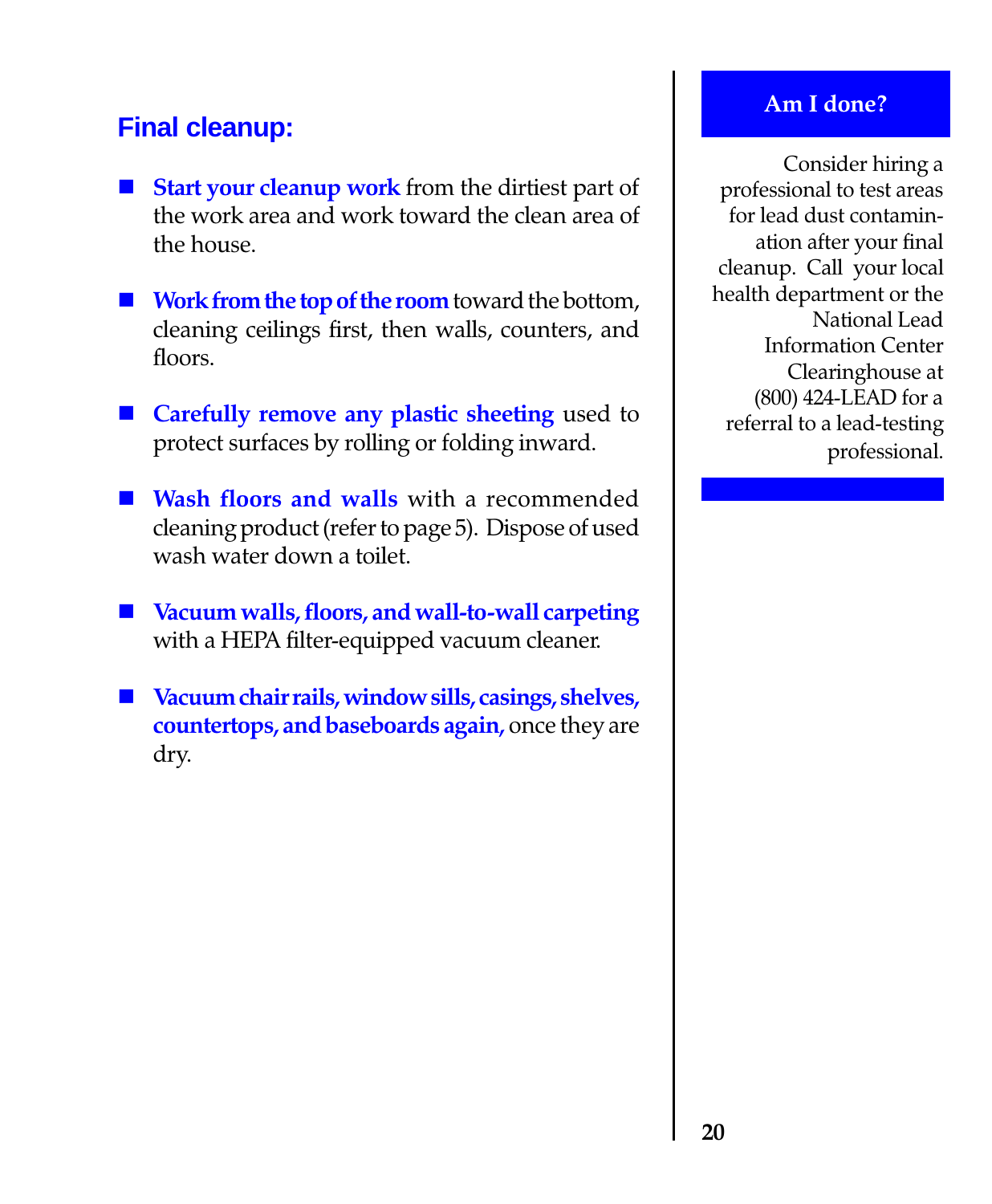## **Smart Remodeling Checklist**

#### **Before the work begins**

- $\Box$  Have your paint tested for lead by a qualified professional.
- $\Box$  Cover interior and exterior exposed areas with plastic sheeting.
- $\Box$  Turn off forced-air heating and air conditioning systems.

#### **During work**

- $\Box$  Keep all non-workers outside of the work area.
- $\Box$  Wear protective clothing and shoes while doing the work.
- $\Box$  Use a properly fitted respirator equipped with HEPA filters.
- $\Box$  Exercise caution when using paint strippers since they contain toxic chemicals.
- $\Box$  Do not eat, drink, or smoke in the work area.
- $\Box$  Do not dry-sand, blast, or power-wash to remove lead-based paint.
- $\Box$  Do not use high-temperature heat guns or open flames on lead-based paint.

#### **After work is completed**

- $\Box$  Remove plastic sheeting by rolling or folding inward.
- $\Box$  Wrap construction debris with plastic.
- $\Box$  Vacuum exposed areas with a HEPA filter-equipped vacuum cleaner.
- $\Box$  Wash exposed areas with a general all-purpose cleaner or lead-specific cleaning product.
- $\Box$  Change clothes and shoes before leaving the work area. Machine wash separately.
- $\Box$  Shower and wash your hair right after finishing work.
- $\Box$  Test areas for lead dust contamination after final cleanup.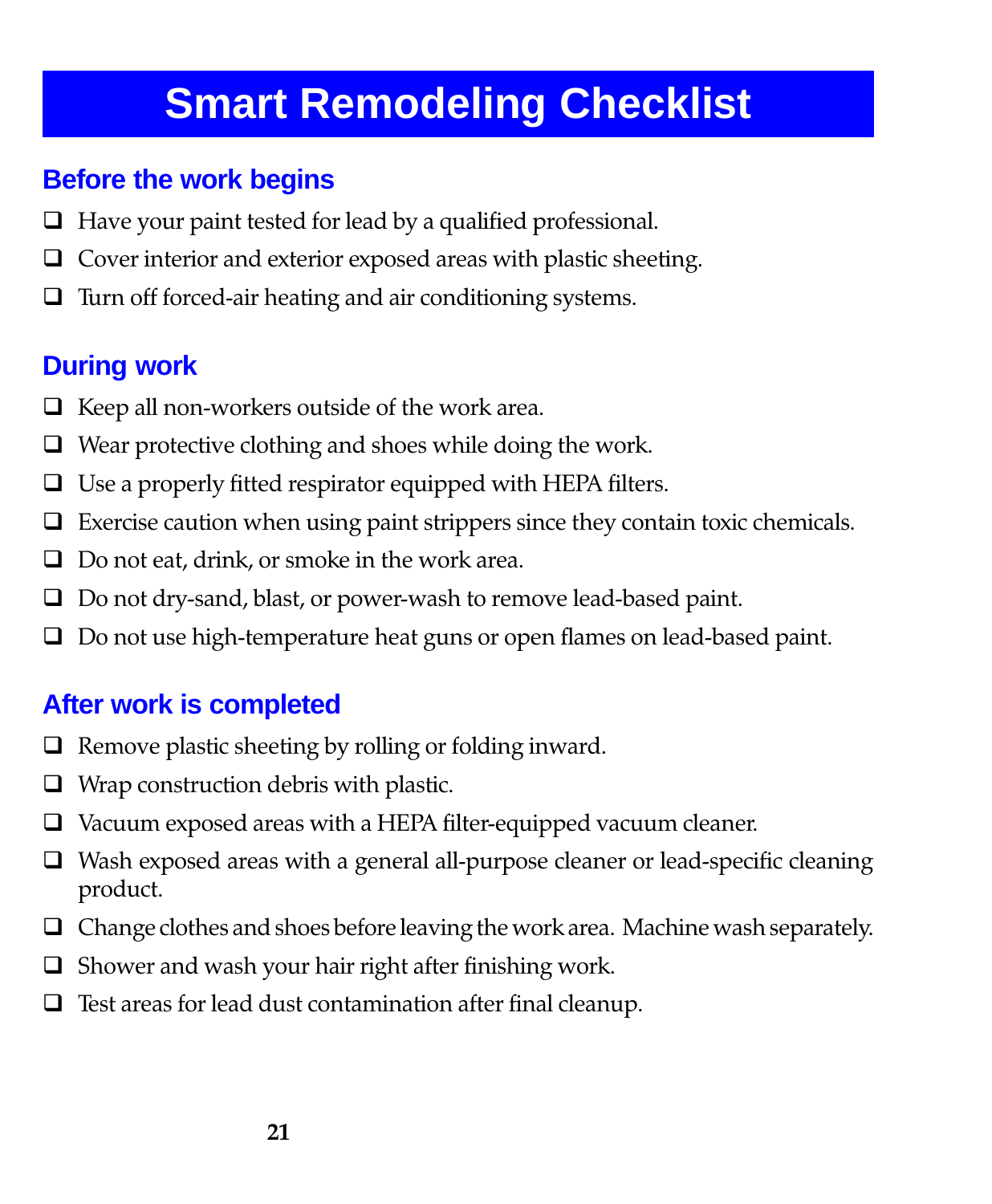You may need additional information on how to protect yourself while remodeling or renovating. For more information:

- Call your State lead-poisoning prevention contact and your State Department of Environmental Protection to find out what assistance is available. Phone numbers of State lead poisoning prevention contacts are listed on the next page.
- Call your local building code officials to find out what regulations apply to the renovation and remodeling work that you are planning.
- $\blacksquare$  Call your local health department to find out what other information is available about lead hazards and what assistance is available to you.
- Call the National Lead Information Center at (800) 424-LEAD to get a list of laboratories that can analyze paint and dust samples for lead, and to obtain other important lead hazard information, such as the pamphlets Lead Poisoning and Your Children and Protect Your Family From Lead in Your Home. In the future, renovation and remodeling contractors may be required to provide a copy of this pamphlet to homeowners and occupants before they begin work.
- Call the Housing and Urban Development (HUD) Office of Lead Hazard Control at (888) LEADLIST to obtain a list of trained inspectors.
- **n** Call the Occupational Safety and Health Administration (OSHA), Department of Job Safety and Health at (202) 219-8151 to get information on respirators and protective clothing.
- Call the National Conference of State Legislatures at (303) 830-2200 to get information about the current state regulations for disposing of lead waste in your area.

# **Helpful**